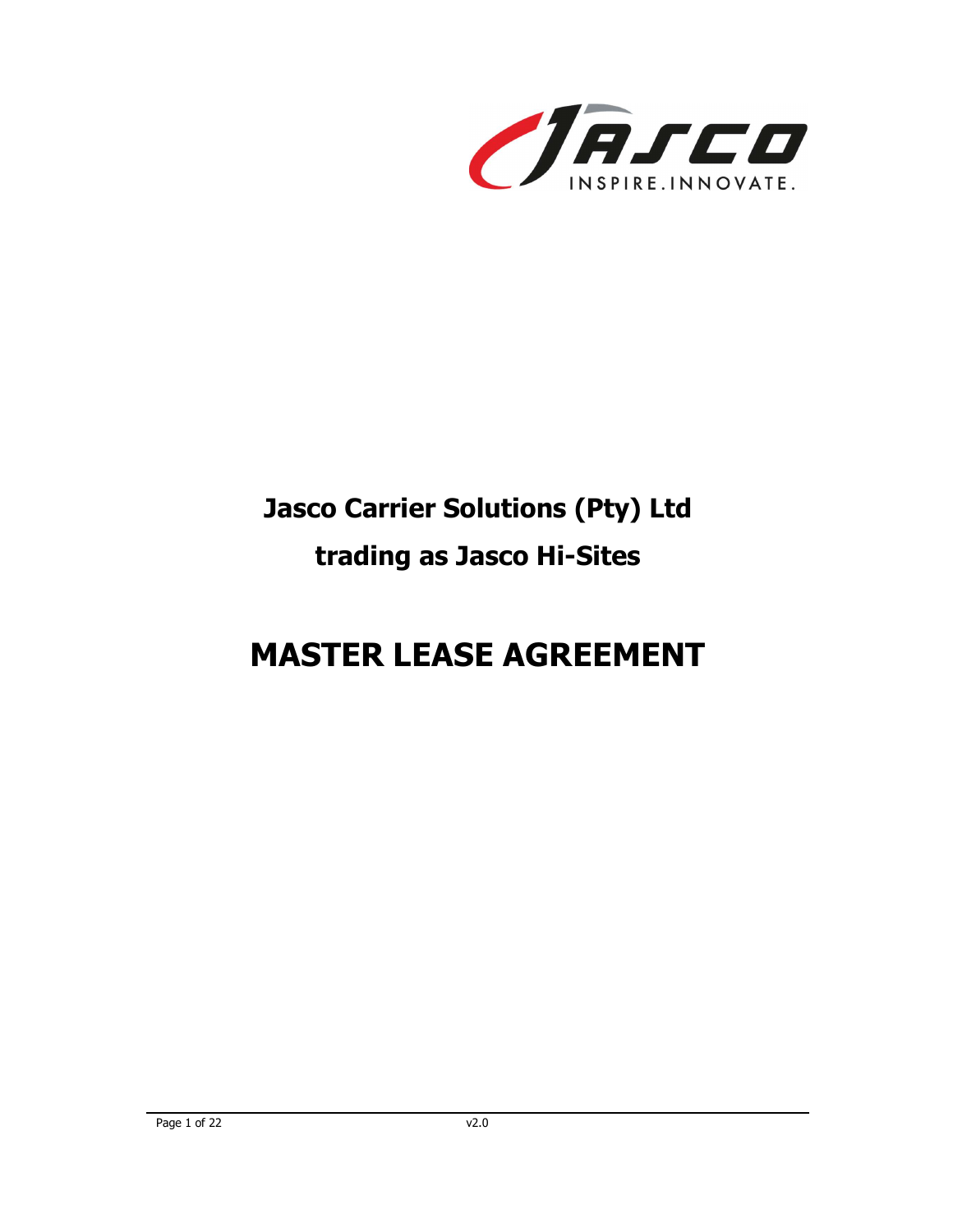

| 1.             |  |
|----------------|--|
| 2.             |  |
| 3.             |  |
| 4 <sub>1</sub> |  |
| 5.             |  |
| 6.             |  |
| 7.             |  |
| 8.             |  |
| 9.             |  |
| 10.            |  |
| 11.            |  |
| 12.            |  |
| 13.            |  |
| 14.            |  |
| 15.            |  |
| 16.            |  |
| 17.            |  |
| 18.            |  |
| 19.            |  |
| 20.            |  |
| 21.            |  |
| 22.            |  |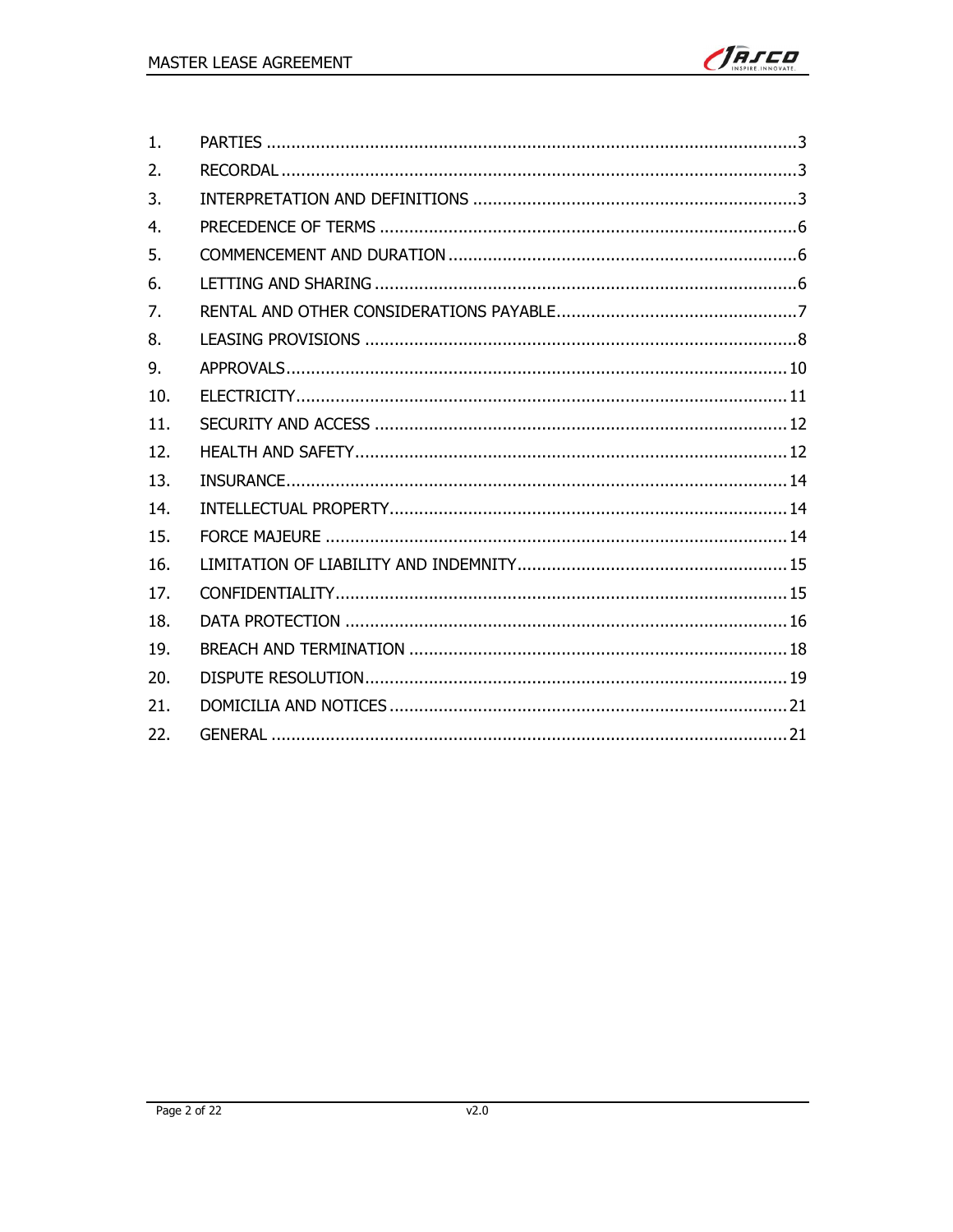

#### 1. PARTIES

The Parties to this Agreement are:

- 1.1 Jasco Carrier Solutions (Pty) Ltd, a private company duly registered in South Africa with company registration number 2000/021545/07, and trading as Jasco Hi-Sites (the "Lessor"); and
- 1.2 the "Lessee" who's details are set out in an Execution Schedule.

# 2. RECORDAL

- 2.1 The Lessor owns and/or leases numerous Sites. The Lessee wishes to lease space on certain Sites from the Lessor and to install such equipment on each Location as it requires in order to provide communications services, and the Lessor is prepared to lease such space to it.
- 2.2 Further to the foregoing, the Parties agree that the Lessee shall be allowed to lease space on certain of the Lessor's Sites subject to the terms and conditions contained in this Agreement.

#### 3. INTERPRETATION AND DEFINITIONS

- 3.1 In this Agreement unless the context indicates a contrary intention
- 3.1.1 clause headings are for convenience only and shall not be used in its interpretation;
- 3.1.2 an expression which denotes any gender includes the other genders and a natural person includes a juristic person and vice versa; and
- 3.1.3 the singular includes the plural and vice versa.
- 3.2 Where in this Agreement any number of days is prescribed, same shall be reckoned exclusively of the first and inclusively of the last day unless the last day falls on a Saturday, Sunday or official public holiday, in which case the last day shall be the succeeding day which is not a Saturday, Sunday or public holiday.
- 3.3 If any provision in a definition is a substantive provision conferring rights or imposing obligations on any Party, effect shall be given to that provision as if it were a substantive clause in the body of the Agreement, notwithstanding that it is only contained in the interpretation clause.
- 3.4 This Agreement shall be governed, interpreted and enforced in accordance with the laws of the Republic of South Africa as amended from time to time.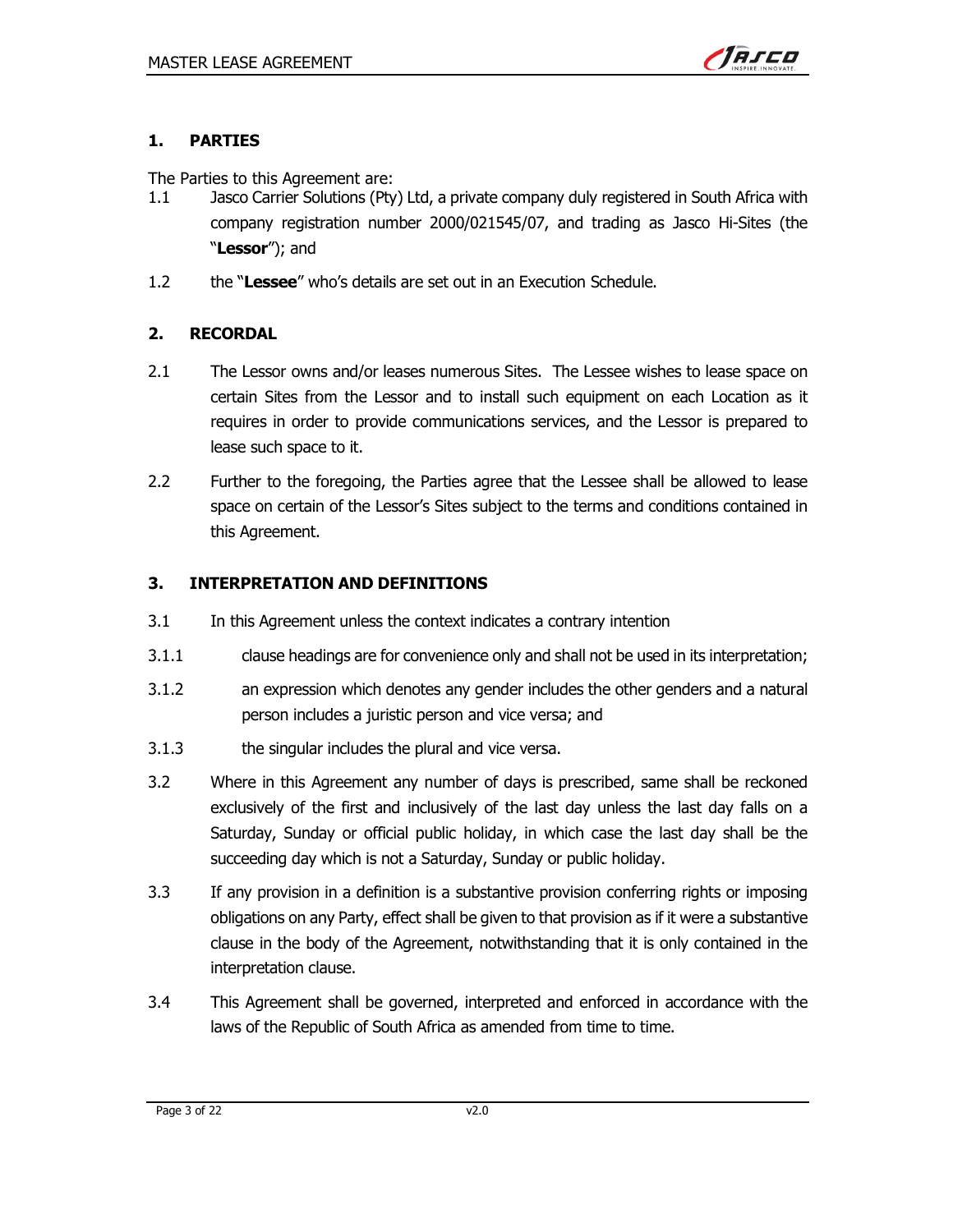- 3.5 If amounts or figures are specified in numerals and in words and if there is any discrepancy between the numerals and the words, then the words shall apply. Unless the context otherwise clearly indicates, words used in the singular include the plural, the plural includes the singular.
- 3.6 The rules of construction that this Agreement shall be interpreted against the party responsible for the drafting of this Agreement shall not apply.
- 3.7 In this Agreement and any appendices hereto, unless inconsistent with or otherwise indicated by the context
- 3.7.1 ""Agreement" means this agreement together with all appendices and schedules hereto;
- 3.7.2 **"Business Day**" means any day other than a Saturday, Sunday or official public holiday;
- 3.7.3 ""COID Act" means the Compensation for Occupational Injury and Diseases Act No. 130 of 1993;
- 3.7.4 **"Commencement Date"** means the commencement date as per the Execution Schedule;
- 3.7.5 " **Container**" means a container, hut or other structure to be utilized by the Lessee at or on a Location for the housing of its equipment;
- 3.7.6 "
Contractor" means all persons who perform services for or on behalf of a party in whatever capacity, including as contractor, sub-contractor, agent or employee;
- 3.7.7 " **CPI**" means the Consumer Price Index (for all urban areas), or closest replacement, calculated as the annual average over the 12 (twelve) months most recently published by Statistics South Africa;
- 3.7.8 **"Data**" shall mean any personal data about either Party, either Party's customers, either Party's suppliers or employees that may be used to identify an individual and that falls within the definition of "personal information" in the Protection of Personal Information Act 4 of 2013, including MSISDN numbers, call data records, traffic data, location data, billing information, financial information;
- 3.7.9 **"Dedicated Equipment**" means the Lessee's equipment at a Location that is dedicated to the Lessee as specified in a Location Lease, and which Location Lease and/or an appendix to a Location Lease may be extended or curtailed as agreed in writing between the Parties;
- 3.7.10 ""**Effective Date"** means the date as specified in the Lease Schedule for a Location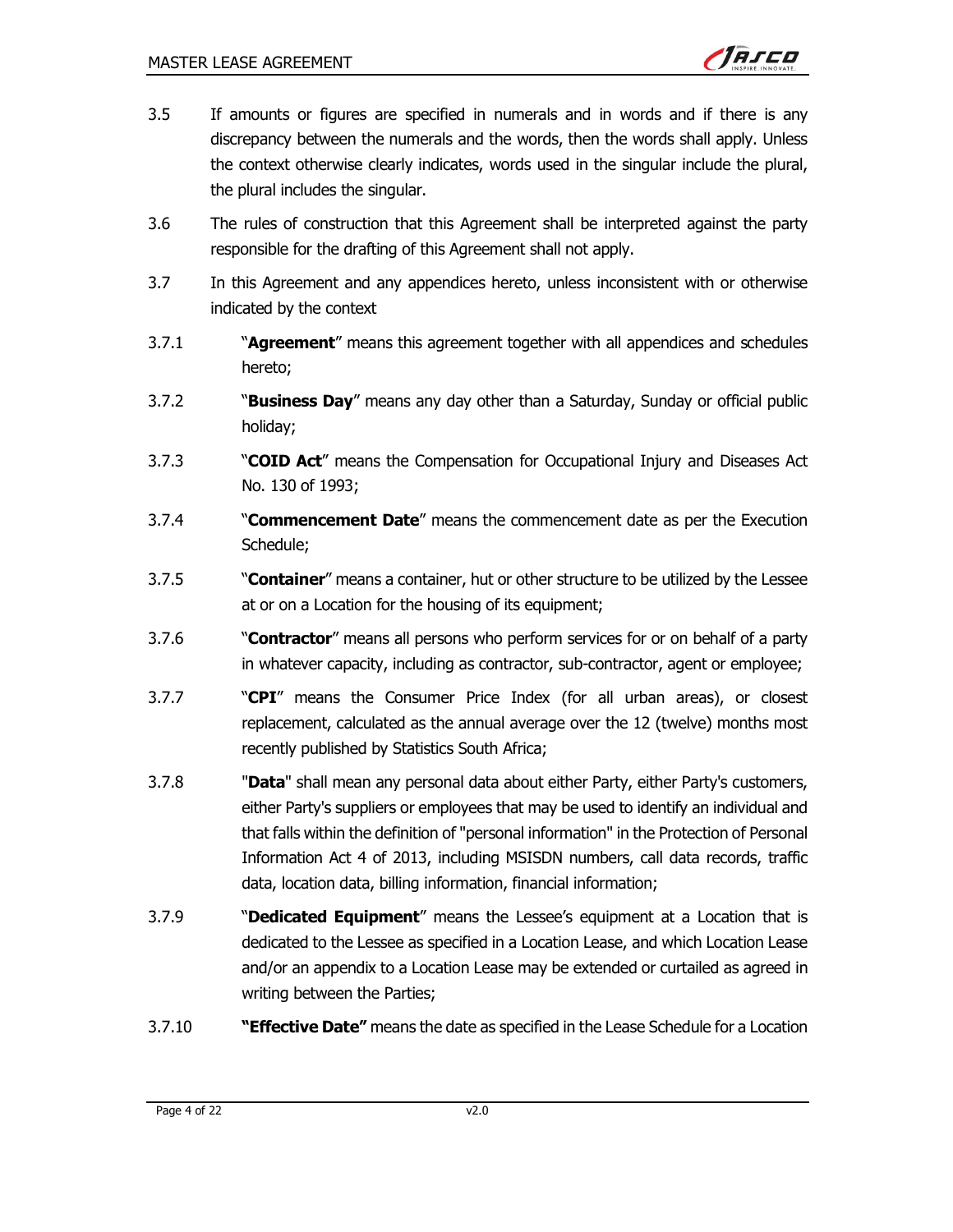

Lease;

- 3.7.11 **Execution Schedule**" means the document setting out details of the Lessee and the Lessor and once signed by the Lessee, constitutes the Lessee's acceptance of this Agreement, the form of which is attached to this Agreement as Schedule 1;
- 3.7.12 ""Expiry Date" means, subject to the terms of the applicable Head Lease and of the terms of this Agreement as applicable to Head Leases related to the termination of Location Leases, the expiry of the Term;
- 3.7.13 "Head Lease" means a lease agreement entered into between the Lessor and a Landlord in terms of which the Lessor leases a Site;
- 3.7.14 ""Landlord" means the third party from whom the Lessor has leased a Site;
- 3.7.15 "Law Enforcement Authority" means a law enforcement authority, governmental agency and other authority responsible for safeguarding national security, defence or the prevention, investigation, detection and prosecution of crimes;
- 3.7.16 **"Lease Schedule**" means a document describing the specific particulars of a Location(s) and the terms under which the Lessor lets the Location(s) to the Lessee, the form of which is attached to this Agreement as Schedule 2;
- 3.7.17 "Superstrian" means that portion of the Site and the Shared Infrastructure where the Lessee's Dedicated Equipment is installed; and
- 3.7.18 "
Cocation Lease" means the particulars of Location, Dedicated Equipment and Effective Date as included in a Lease Schedule which is duly completed and signed by both Parties.
- 3.7.19 "**OH&S Act**" means the Occupational Health and Safety Act No. 85 of 1993;
- 3.7.20 **"Privacy Authority**" means the relevant regulatory authority with responsibility for privacy or data protection;
- 3.7.21 "Site" means the portion of land, building or other structure upon which a Location is situated, and as described more fully in a Head Lease;
- 3.7.22 "Shared Infrastructure" means all the equipment and infrastructure at a Site, that is provided and owned by the Lessor, and that is to be shared by the Lessee and other lessees located at the Site, as generally to the extent required under the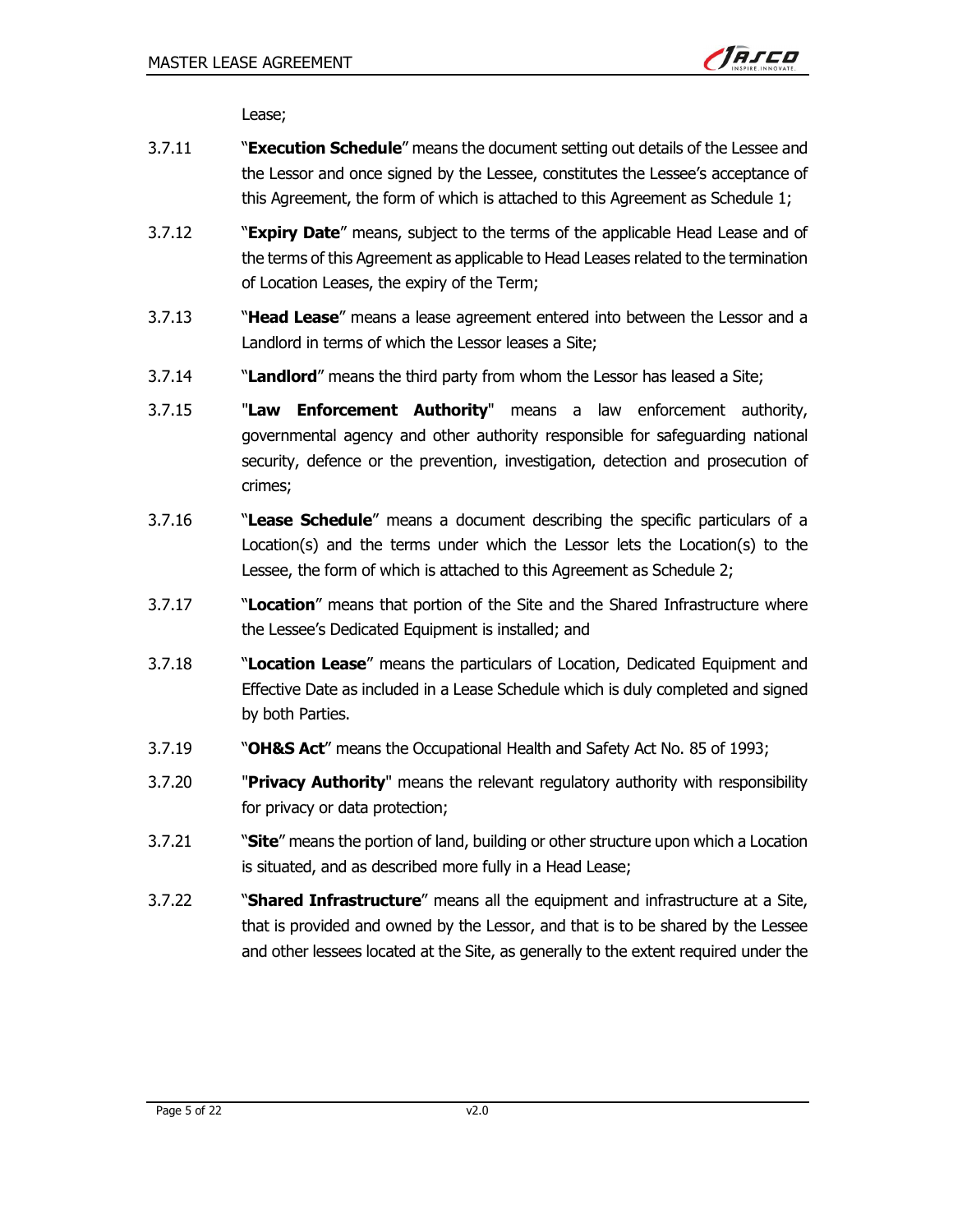

terms of this Agreement;

3.7.23 **Term**" means the term as set out in the Execution Schedule:

#### 4. Precedence of Terms

- 4.1 Subject to clause 4.2 below, if there is a conflict between any provision of a Lease Schedule or Execution Schedule and this Agreement: then the following order of priority will govern:
- 4.1.1 first, this Agreement;
- 4.1.2 second, the Execution Schedule; and
- 4.1.3 third, the Lease Schedule.
- 4.2 Notwithstanding clause 4.1, in the event of a conflict, the provisions, if any, set out in the section of the Execution Schedule and/or Lease Schedule titled "Special Conditions" shall take precedence and govern over any other provision of this Agreement.

#### 5. COMMENCEMENT AND DURATION

- 5.1 This Agreement shall commence and be effective from the Commencement Date.
- 5.2 Subject to any contrary provisions contained herein, the duration of this Agreement shall be indefinite, subject to the right of either Party to terminate it on six (6) months' written notice to the other Party.
- 5.3 Either Party shall be entitled to, with a notice of at least 30 (thirty) calendar days, give the other Party written notice of its intention to terminate any Location Lease, failing which, the Location Lease will continue indefinitely.

#### 6. LETTING AND SHARING

- 6.1 Upon the conclusion of a Lease Schedule, the Lessor lets the relevant Location(s) to the Lessee, who rents same from the Lessor, subject to the terms and conditions of this Agreement, the Execution Schedule and such Lease Schedule.
- 6.2 Each Location Lease shall commence on the Effective Date, subject to the terms and conditions of this Agreement.
- 6.3 Each Location Lease shall stand on its own and shall be severable from the rest of the other Location Leases.
- 6.4 Each Location Lease shall at all times be subject to the applicable terms and conditions of the Head Lease relating to the Site, and this Agreement. Subject to clause 6.5 in the event that a Head Lease or the Lessor's right to sub-lease or otherwise share a Site with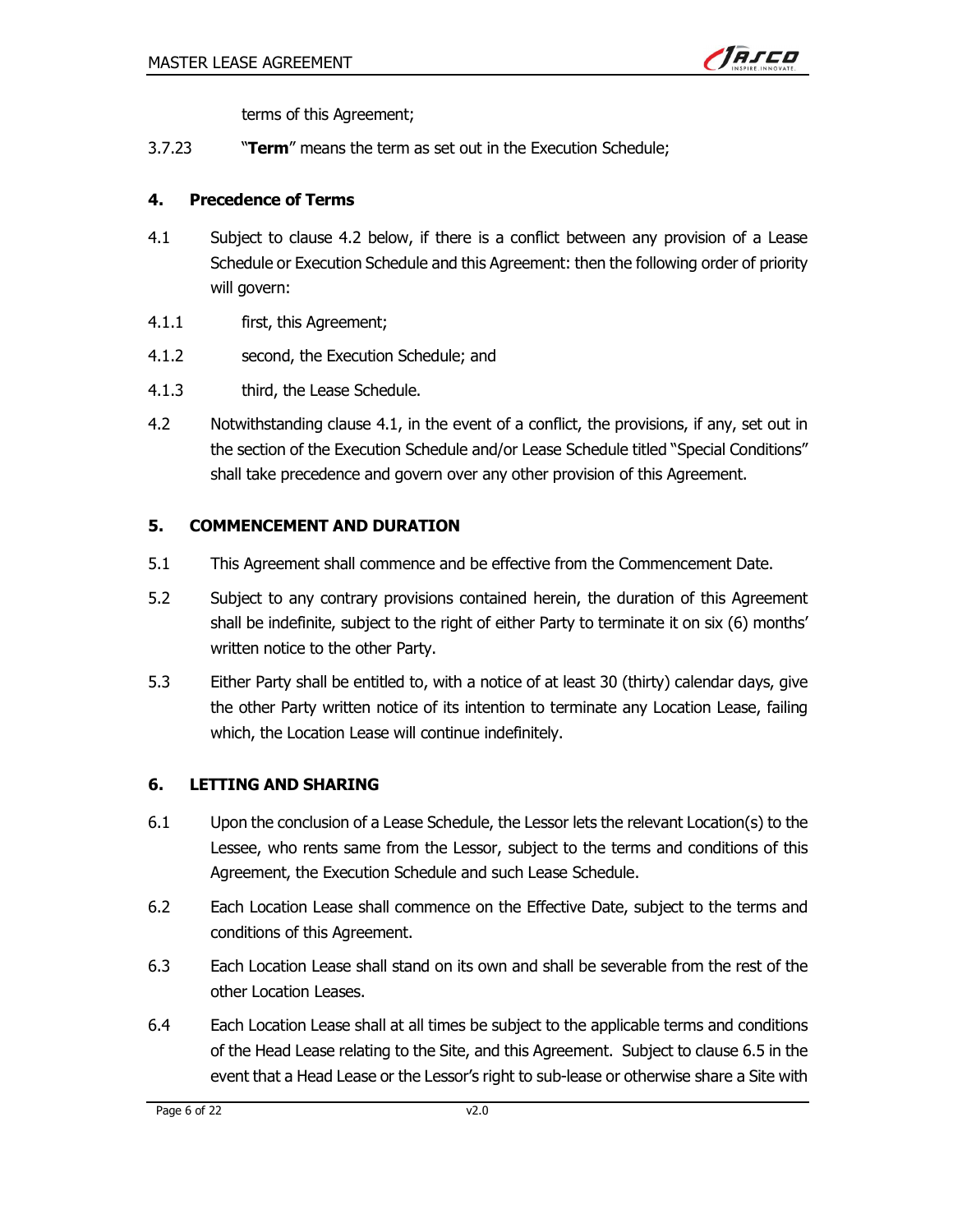

the Lessee is terminated for any reason whatsoever, the associated Location Lease(s) shall terminate with effect from the date of termination of the Head Lease or the Lessor's right. The Lessor shall notify the Lessee in writing immediately upon becoming aware of any such termination and shall provide it with as much prior notice as possible in this regard.

- 6.5 Should a Location Lease expire due to the termination of a Head Lease and the Lessor succeeds in securing a new Head Lease in respect of the same Site, the Lessee shall conclude a further Location Lease in respect of the new Location.
- 6.6 The Lessee shall be entitled, at any time, by reasonable notice in writing to the Lessor, to request amendments to the Location Lease, which request shall not be unreasonably refused by the Lessor. It is recorded that such amendments may be subject to additional rental and/or other consideration payable as provided in the Lease Schedule.
- 6.7 Should the Lessee install any Dedicated Equipment at any of the Sites or Location that are not specifically included in a Location Lease, the Lessee agrees to pay an amount equivalent to the value of six (6) month's rental upon discovery of such Dedicated Equipment and consents to the implicit amendment of the Lease Schedule to include this equipment.

#### 7. RENTAL AND OTHER CONSIDERATIONS PAYABLE

- 7.1 A Lease Schedule lists the Location Leases and corresponding rental and other considerations payable.
- 7.2 Rental in respect of a particular Location Lease shall become payable with effect from the Effective Date of the relevant Location Lease. Should such date be prior to or on the fifteenth (15th) of a month, the full monthly rental for that month shall be due. Should such date be subsequent to the fifteenth (15th) of a month, no rental shall be payable for that month and the payment of rental shall commence with effect from the first (1st) day of the following month.
- 7.3 All rental and other amounts payable to the Lessor shall be paid:
- 7.3.1 monthly in advance; and
- 7.3.2 free of bank exchange and without deduction or set-off, into the Lessor's or other nominated bank account, the details of which are set out in the Execution Schedule, by way of direct deposits or electronic funds transfers.
- 7.4 All amounts applicable and payable, in terms of a Lease Schedule shall escalate annually on the first  $(1<sup>st</sup>)$  day of March of each year. Rental and all charges with the exception of electricity charges will increase with CPI. Electricity charges will escalate in relation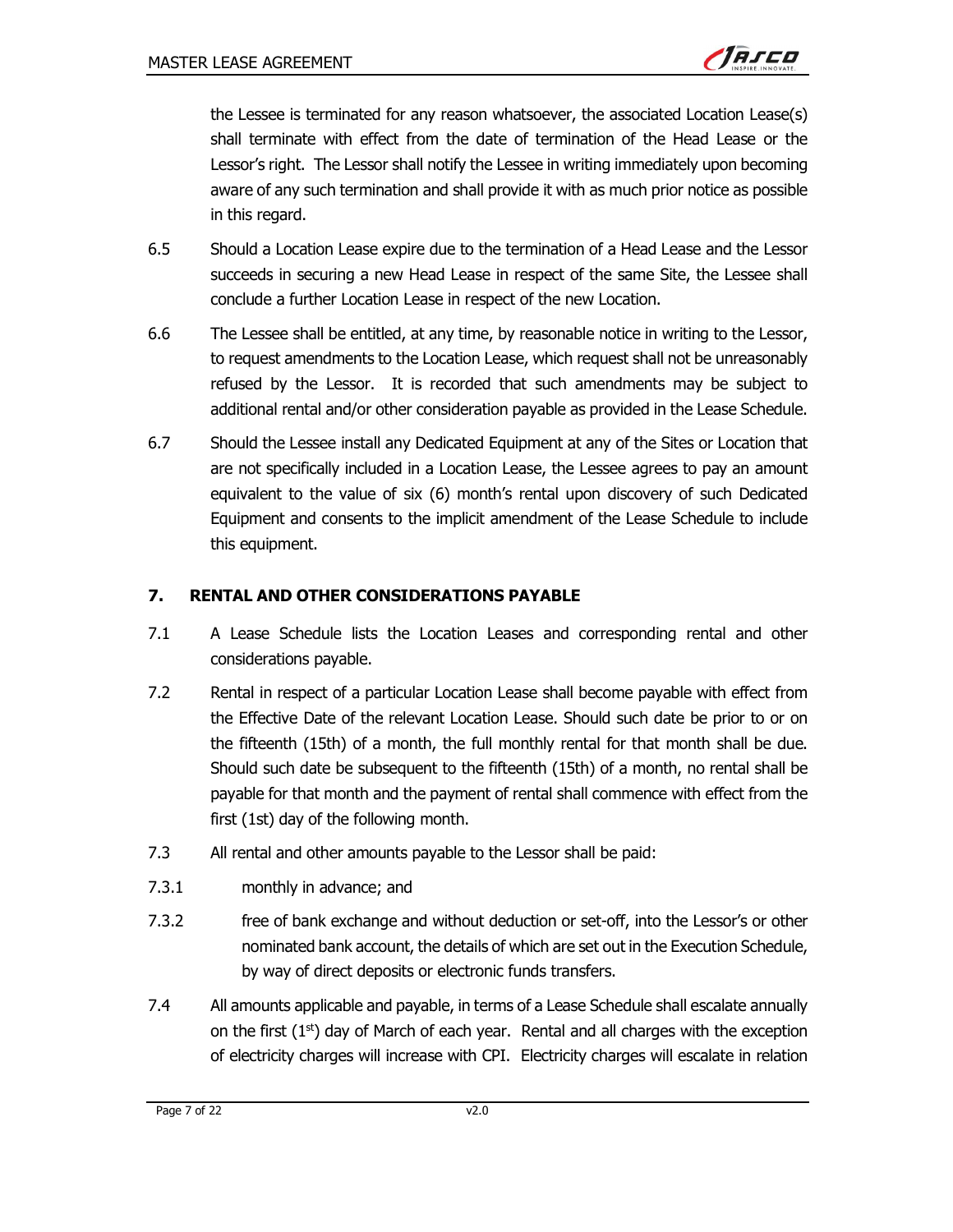to increases in energy input cost. Where rental pricing is specified to be inclusive of electricity a combined rate will apply.

- 7.5 Any amount due, owing and payable by the Lessee which is not paid on the date that such amount is due shall accrue interest at the prime overdraft rate charged by Standard Bank Limited plus 2% (two percent) calculated from the date that such amount became due until the date that payment is effected in full.
- 7.6 Electricity shall be billed and payable in accordance with clause 10.2 below.
- 7.7 All amounts referred to in this Agreement shall be exclusive of Value Added Tax levied in terms of the Value-Added Tax Act, 89 of 1991.

#### 8. LEASING PROVISIONS

- 8.1 The Lessor undertakes to procure that the Lessee shall have access, beneficial use and occupation of the Locations under the Lease Schedule from the Effective Date for the purposes as set out in clause 8.2 and throughout the Term.
- 8.2 Unless otherwise agreed in writing between the Parties, a Location shall only be used by the Lessee for the purpose of installing, commissioning, operating and maintaining the Dedicated Equipment detailed in the applicable Location Lease.
- 8.3 The Lessor shall make the applicable Shared Infrastructure available to the Lessee at the Location concerned.
- 8.4 Without limiting the generality of the foregoing, the Lessee shall at any time during the validity of this Agreement be entitled to, at its own risk, cost and expense, install, operate and maintain only items of Dedicated Equipment as detailed in the applicable Lease Schedule.
- 8.5 If the Lessor wishes to upgrade, modify and/or replace or procure an upgrade, modification and/or replacement of any item of Shared Infrastructure at a Site, then the Lessor shall provide the Lessee with notice in writing of its intentions, which notice shall detail the proposed modification, upgrade and/or replacement. The Parties shall thereafter meet with one another as soon as is reasonably practicable and endeavour in good faith to reach agreement in writing as to the procedure, anticipated timing and all other terms and conditions which shall govern the proposed upgrade, modification and/or replacement.
- 8.6 Save as otherwise provided for herein, and/or save for the security granted under a landlords tacit hypothec, ownership of any equipment or materials of any nature whatsoever, installed at, brought onto or affixed at or to a Location by the Lessee, shall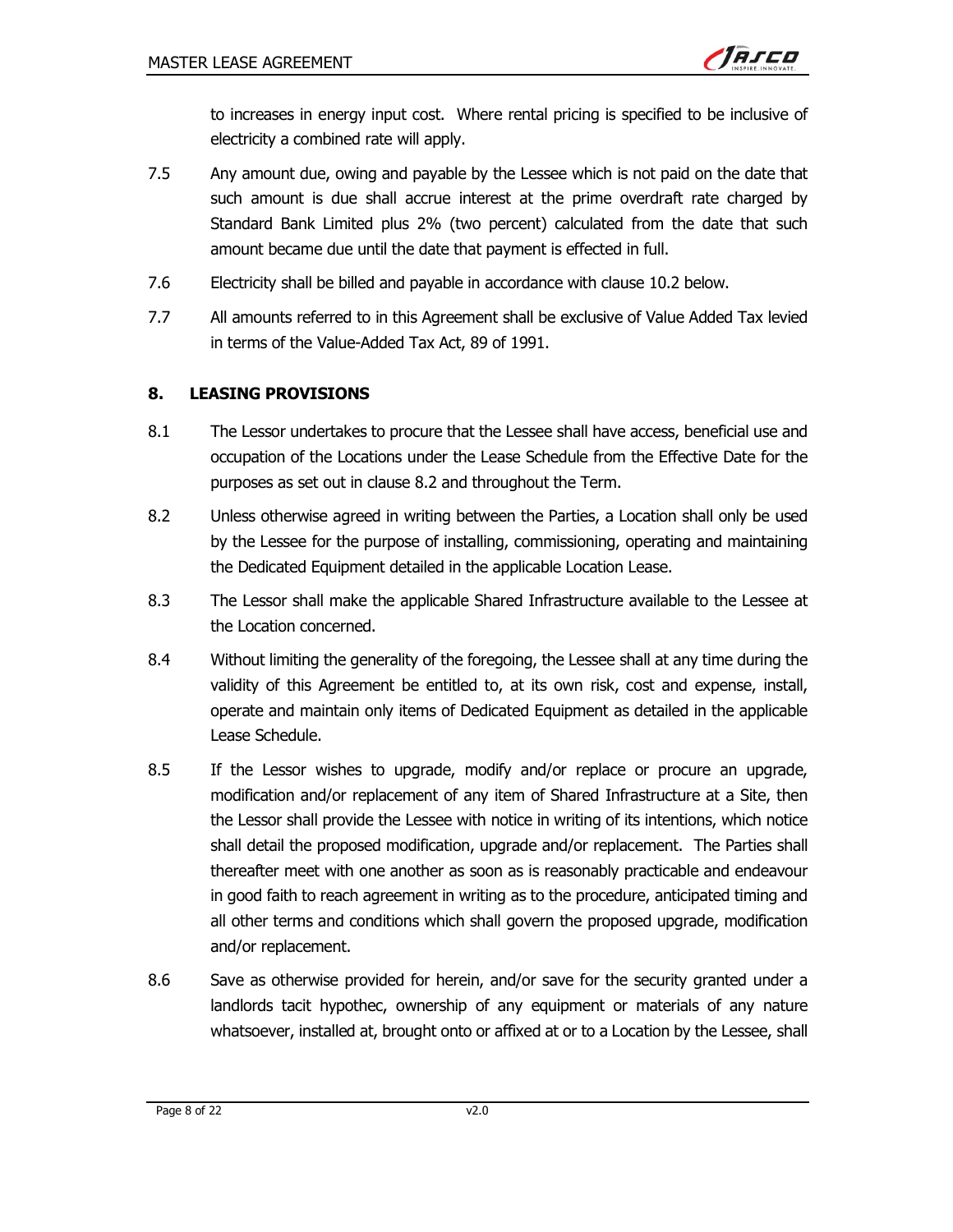vest in and remain vested in the Lessee and the Parties agree that all such equipment and materials shall at all times be deemed to be movable property.

- 8.7 The Lessee shall be solely responsible for and shall bear the cost of arranging any and all additional transmission links which may be required by it at the Location.
- 8.8 With respect to each Site, the Lessor warrants, at its own cost and expense:
- 8.8.1 to maintain the Site and Shared Infrastructure in a safe condition and in accordance with any rules or guidelines that may be issued by any relevant authority;
- 8.8.2 to use best endeavours not to violate or breach any condition of the Head Lease that would give the Landlord the right, with the passage of time and/or giving of notice, to terminate the Head Lease; and
- 8.8.3 to provide the Lessee with copies of every notice of default, non-renewal or nonconformance pertaining to the Lessee that is received from Landlord, immediately upon receipt thereof by the Lessor.
- 8.9 Each Party shall be solely responsible, at their own cost and expense, for operating servicing, maintaining and repairing its own equipment located at a Site.
- 8.10 The Lessor undertakes that it shall not tamper with the Dedicated Equipment or enter into the Lessee's Container at a Location.
- 8.11 Neither Party, nor their contractors shall make any attachment to or tamper or interfere in any way with the electricity supply system of the other, or any other party located on a Site or at a Location.
- 8.12 Should a Location be partially damaged or destroyed by fire, flood or through any other cause which makes for such Location to become untenable, and, subject to clause 15, the Lessor is unable to reinstate the Location to a tenable state within a period of 90 (ninety) days from being notified in writing, either Party shall be entitled by notice in writing to the other, to forthwith terminate the Location Lease relating thereto.
- 8.13 Both Parties shall use their best endeavours to ensure that the exercise by them of their rights herein shall not breach any undertaking or liability to any third party and that they shall not do or omit to do anything which shall infringe, detract from or prejudice the rights of the other hereunder at any time during the validity of this Agreement.
- 8.14 The Lessee undertakes not to do or omit to do anything which shall jeopardise, prejudice or undermine the rights of the Lessor under the Head Lease or cause the Lessor to be in breach of any of its obligations to the Landlord under the Head Lease; provided that the Lessor has provided the Lessee with such information as it may require to enable it to comply with this undertaking.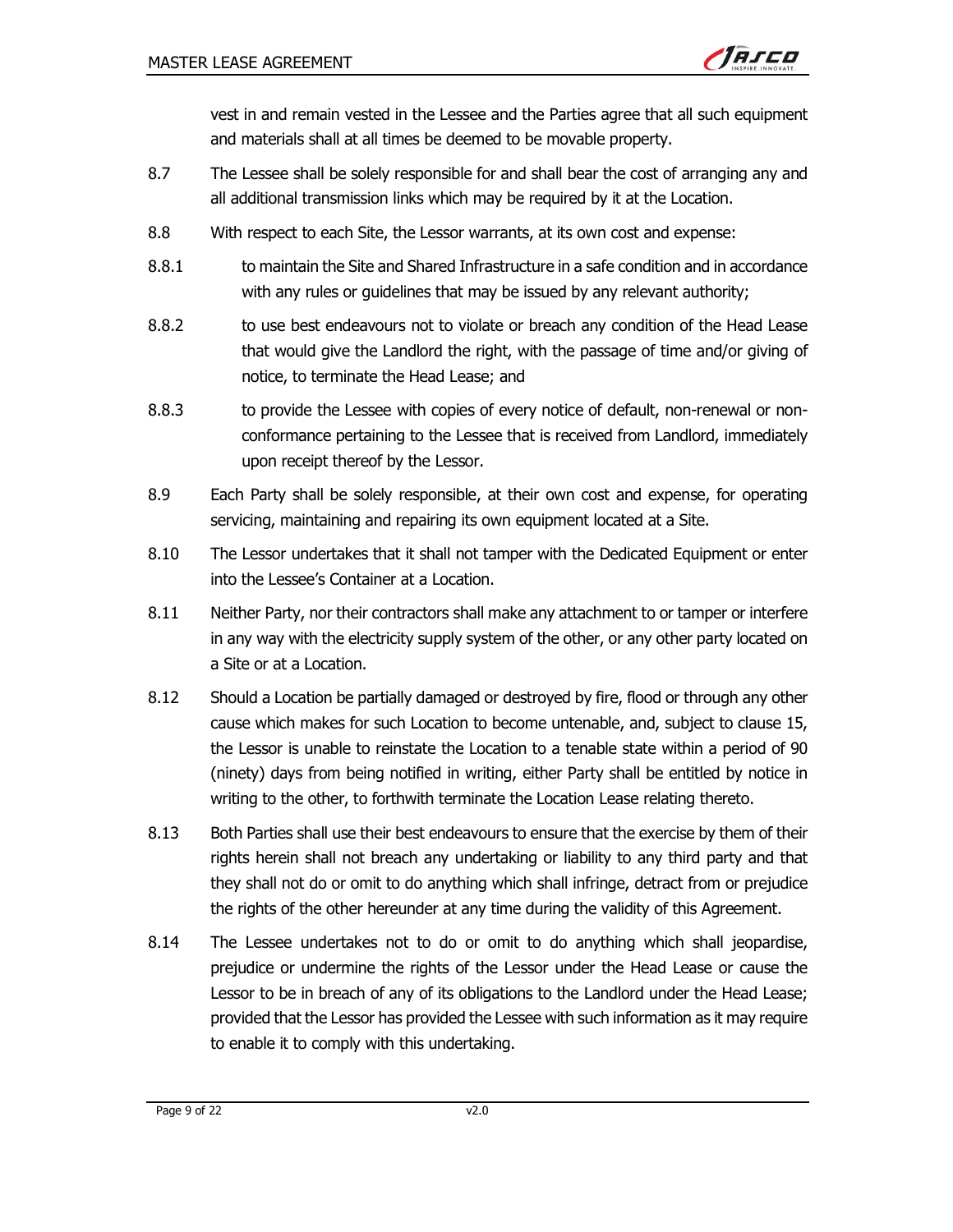- 8.15 In the event that the Lessor is obliged to decommission a Site, for whatever reason, it shall use its best endeavours to provide the Lessee with at least two (2) months written notice of its intention to do so. Upon the Lessee vacating the Location, the relevant Location Lease shall terminate and all relevant provisions as set out herein relating to the termination of a Location Lease shall apply mutatis mutandis (as may be applicable in the circumstances). The Lessee shall at its own cost and expense, remove all its equipment, materials and signage from the Location and/or Site and restore the Location to the good order and condition in which it was prior to the commencement of the Location Lease, fair wear and tear excepted. A failure by the Lessee to restore the Location/Site as contemplated in this clause shall entitle the Lessor to do so, and take ownership of all the Lessee's Dedicated Equipment, retain the deposit (if any), and invoice the Lessee for the costs incurred to restore the Location.
- 8.16 If the operation of the Lessee's equipment at a Site interferes with that of the Lessor and/or any third party, such reason being determined by the Parties in conjunction with one another, the Lessee shall be required to eliminate such interference within fourteen (14) days of the date of the aforesaid determination. If the operation of the equipment of a third party at a Site interferes with that of the Lessee, such reason being determined by the Parties in conjunction with one another, the Lessor shall ensure that the matter is addressed by such third party and that such interference is eliminated within fourteen (14) days of the date of the aforesaid determination.

# 9. APPROVALS

- 9.1 The Lessor shall, at its own cost and expense, be responsible for obtaining and thereafter for maintaining whatever
- 9.1.1 regulatory approvals it requires under any applicable Laws for the installation and operation of the Shared Infrastructure;
- 9.1.2 municipal, environmental and other regulatory consents may be or may become necessary in order for the Lessee to use, occupy and have access to the Location for the purposes envisaged in this Agreement; and
- 9.1.3 Landlord's consents required to let the Location to the Lessee.
- 9.2 Should any of the necessary consents referred to in clause 9.1 not be obtained by the Lessor or should any such consent or approval, having been granted, be suspended or revoked by the relevant authority, the Lessee shall not be liable to pay any rental for such period that the Lessee is prevented from operating its Dedicated Equipment and shall be entitled to terminate the relevant Location Lease.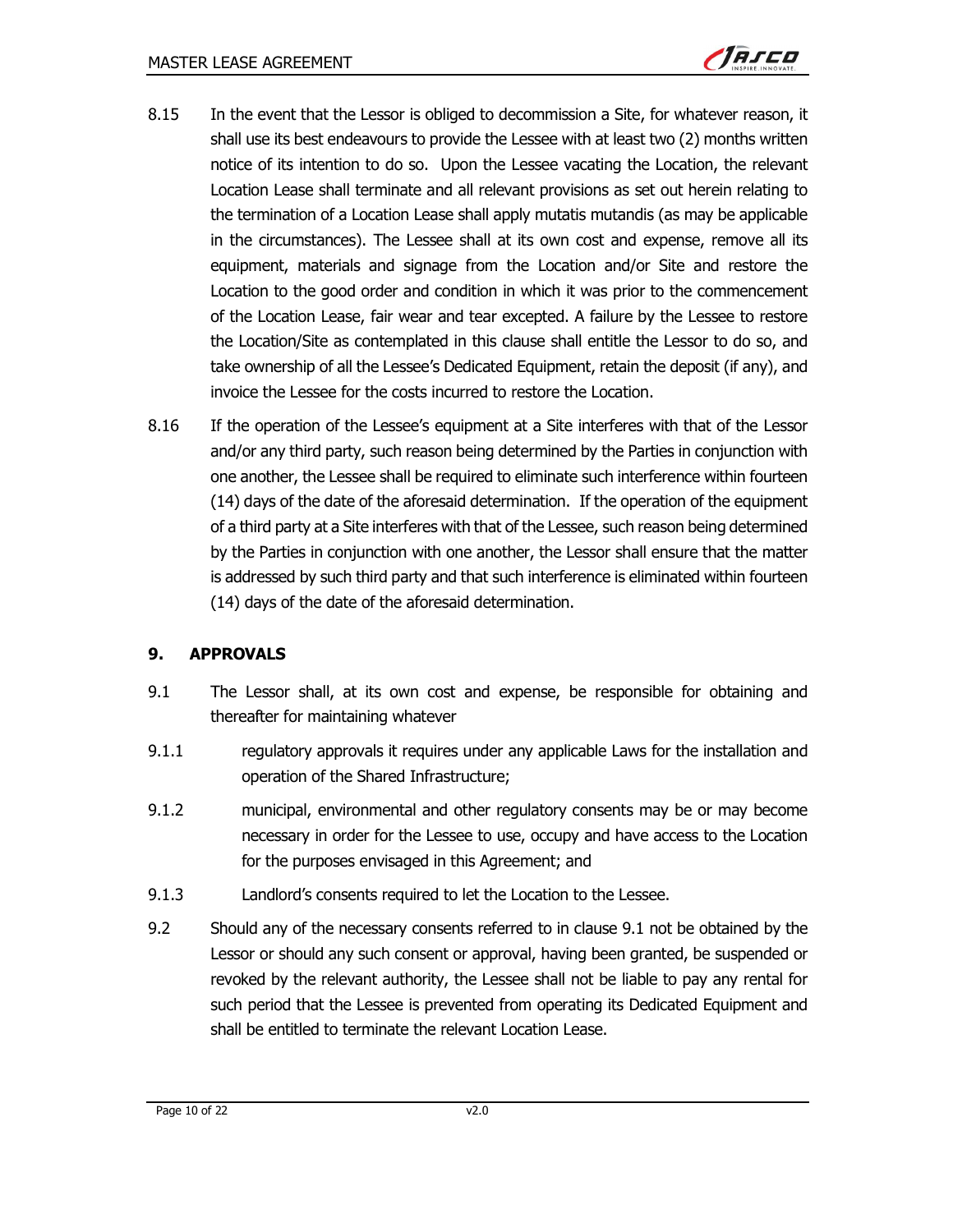- 9.3 The Lessee shall be responsible at its own cost for ensuring that it has and will have all regulatory, statutory and other permissions and consents necessary for the installation and operation of its Dedicated Equipment on or at the Location and warrants that it will in fact have such permissions and consents throughout the Agreement. Should the Lessor's cooperation or approval be required in support of any such applications, the Lessor undertakes to provide reasonable support to the Lessee.
- 9.4 The Lessee shall always comply with all laws, by-laws, ordinances, proclamations and regulations relating to its occupation of a Location, as and where applicable.
- 9.5 The Parties undertakes to not knowingly contravene any conditions of the title deeds of a Site.

# 10. ELECTRICITY

- 10.1 The Parties record that the Lessee shall require the supply to the Location of electric current required in order to utilise the Location for the purposes envisaged herein.
- 10.2 The Parties specifically record that, unless otherwise agreed in a Lease Schedule, the electricity charges are not included in the rental and the Lessee shall be responsible for all charges relating to the consumption of electricity and meter readings, which charges shall, unless otherwise agreed, be based on sub-metering. The Lessor shall invoice the Lessee for such amounts on a monthly basis in arrears based on the actual metered consumption and payment shall be effected by the Lessee within thirty (30) days from the date of receipt of the applicable invoice by the Lessee.
- 10.3 The installation and cost of sub-meters (if required) shall be the responsibility of the Lessee, unless otherwise agreed between the Parties. The meter type shall be as per the Lessor's specifications. The aforesaid meter shall be installed in such a manner that the Lessor shall have reasonable access to it.
- 10.4 In the event that the electric current available at a Location is insufficient to provide for the Lessee's needs, the Lessee shall, subject to the Lessor's approval (which approval shall not be unreasonably withheld or delayed) and adherence by it to all applicable legislation, be entitled, at its own cost and expense, to upgrade the electric current supplied to such Location.
- 10.5 In the event that the electricity supply to the Location is for any reason whatsoever unavailable, suspended and/or terminated, the Lessee shall be entitled to install, at his own expense and risk, a generator at the Location. The deployment of a generator will be subject to the Lessor's directions with respect to the positioning thereof.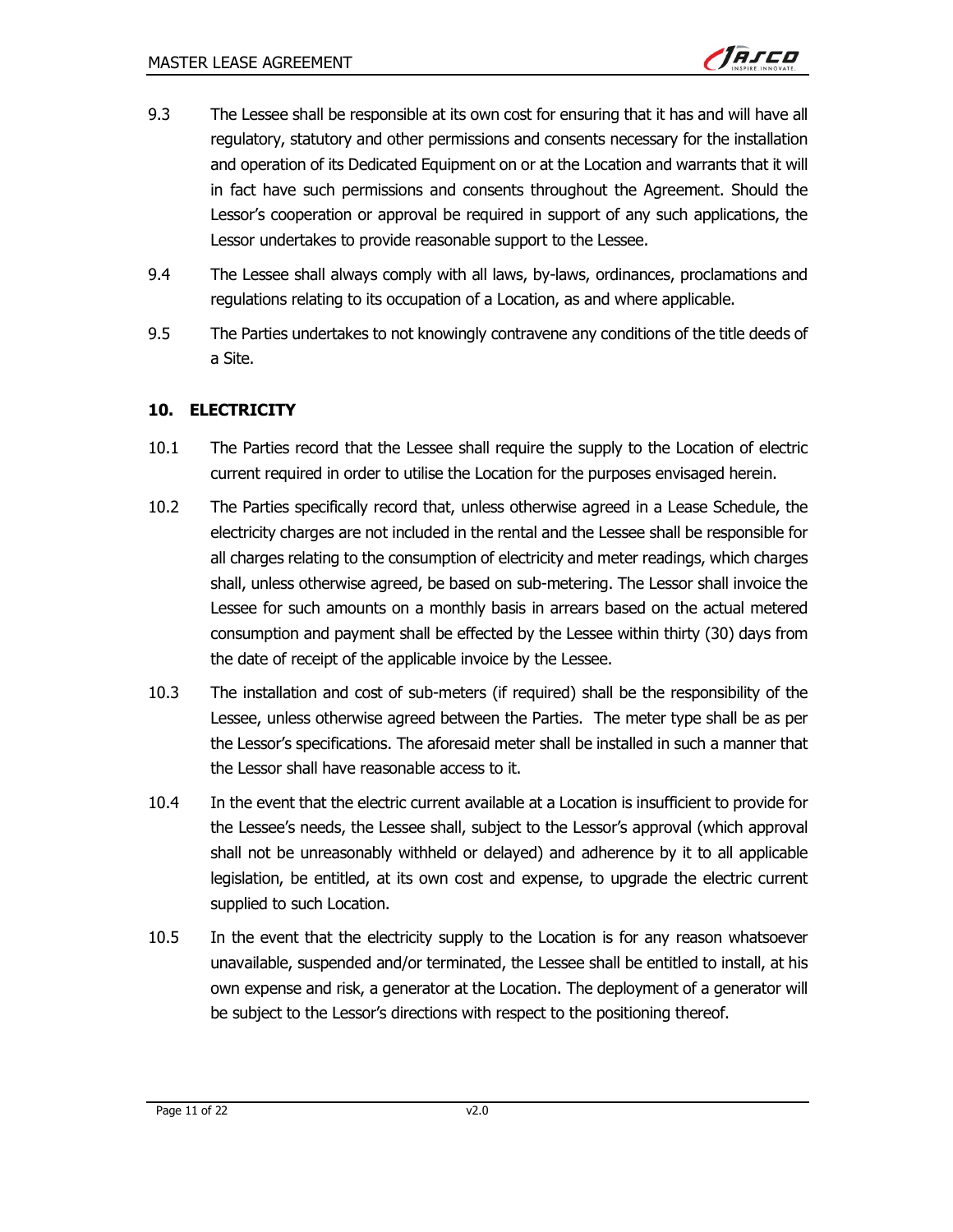- 10.6 The Lessee shall comply with all relevant laws and by-laws, as well as safety regulations in the deployment of a generator and use its best endeavours to ensure that it does not create an impediment or nuisance to other occupants of the Site and its surrounds.
- 10.7 The Lessor shall from time to time, and at its cost and discretion, upgrade, repair and maintain the power systems provided by the Lessor.

#### 11. SECURITY AND ACCESS

- 11.1 The Lessor shall ensure that Lessee and its employees, agents, contractors, subcontractors, nominees and permitted assigns shall have access to a Site and a Location for the purposes of this Agreement for the duration of the relevant Location Lease
- 11.2 Unless otherwise agreed in a Lease Schedule, the Lessee shall be allowed access to the Site and Location on a twenty-four (24) hour basis any day of the week and the Lessor shall insofar possible ensure that such access is not unreasonably refused or prevented. The Lessee shall use its best endeavours to conduct all maintenance and other activities that are required to be done at the Location during normal business hours, but equipment failures or other emergency situations may necessitate work to be done outside of such hours.
- 11.3 When accessing the Site, the Lessee will respect and abide by the Lessor's security arrangements, and the Lessee will not obstruct or impede any activities on the Site.
- 11.4 Lessee shall provide Lessor with a list of authorised personnel who may access the Location from time to time. The Lessee shall update said list each time it revokes authority from or passes authority to any of its personnel to access a specific Location

# 12. HEALTH AND SAFETY

- 12.1 The Lessor shall make available to the Lessee copies of the health and safety policies pertaining to the Sites as included the Lease Schedule, and the Lessee shall ensure that all of the Lessee's Contractors,
- 12.1.1 are aware of the contents of such policies, as well as rules and regulations of the OH&S Act; and
- 12.1.2 adhere to such policies, as well as rules and regulations of the OH&S Act.
- 12.2 The Lessee undertakes and warrants to the Lessor that,
- 12.2.1 it acknowledges that this Agreement also constitutes an agreement in terms of the COID Act and Sections 8, 13 and 14 of the OH&S Act, whereby all responsibilities for health and safety matters relating to the work that the Lessee and its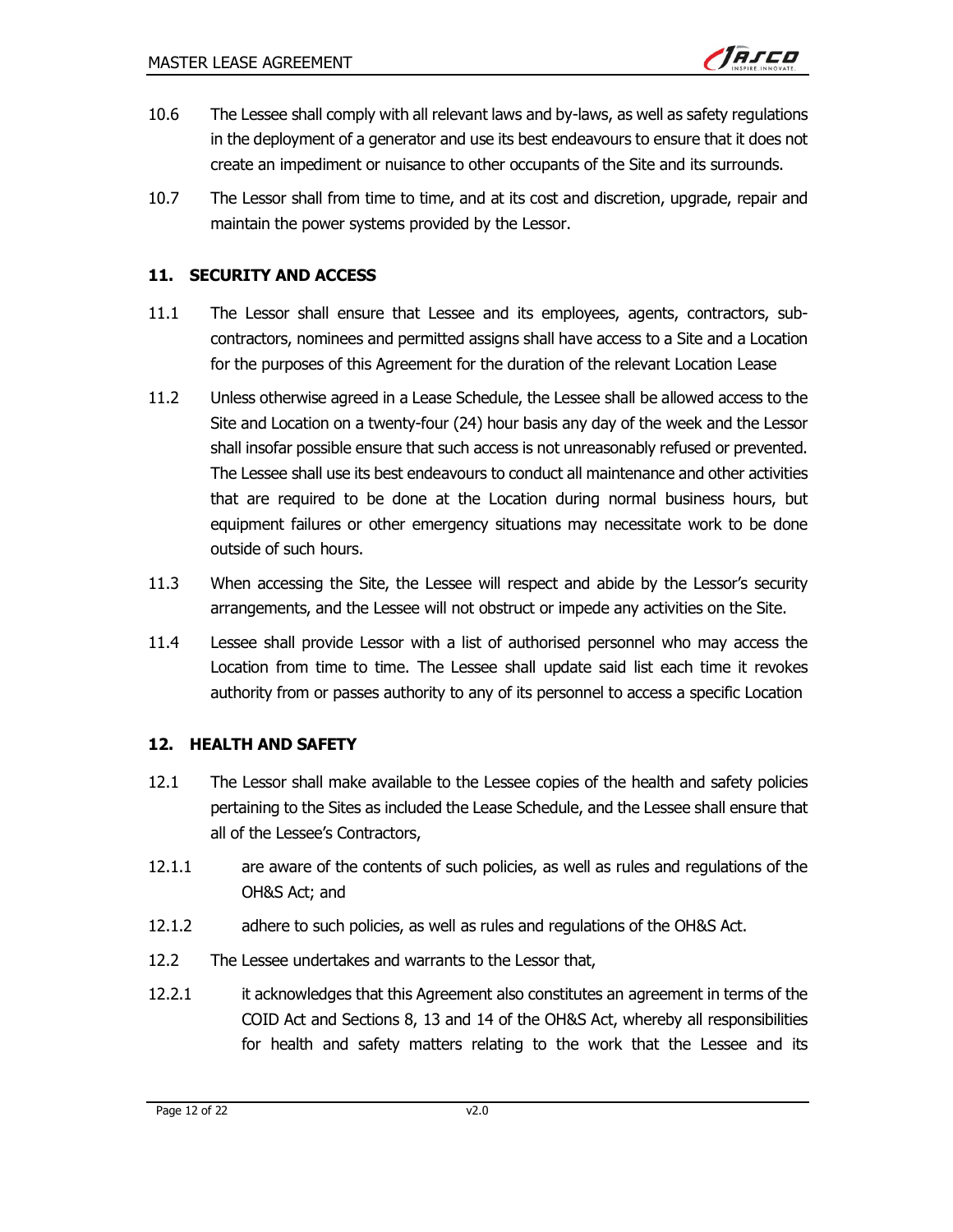Contractors are to perform while on Site remains the obligation of the Lessee.

- 12.2.2 it shall ensure that all of its Contractors are and remain adequately and validly insured in terms of the COID Act and shall deliver proof to that effect to the Lessor if and when required to do so. In addition, the Lessee shall, if and when required to do so, furnish to the Lessor a copy of a certificate of good standing or company insurance issued by the compensation commissioner appointed in terms of COID Act;
- 12.2.3 it shall supply all personal protective equipment and clothing, and other safety measures and equipment (including first aid kit, safety harness and fall protection equipment) as may be necessary in the circumstances (or as may be requested by the Lessor from time to time) in order to protect the Lessee's Contractors while they are on Sites.
- 12.3 The Lessee hereby certifies that all of its Contractors are trained on health and safety and recognize the inherent hazards that exist on Sites and that they enter Sites entirely at their own risk. The Lessee accordingly waives any claim of whatsoever nature against the Lessor, its employees, agents and/or mandatories in respect of any loss, damage and/or injury, whether same is the result of any negligent act or omission on the part of the Lessor, its employees, agents and/or mandatories, other independent contractor or third person, or by way of defective equipment or materials.
- 12.4 In addition to the above, the Lessee shall comply with all relevant environmental and other legislation governing the construction and/or upgrading of its Dedicated Equipment and provide proof of such compliance upon request, as and where applicable.
- 12.5 The Lessee shall for the full duration of each Location Lease comply with all conditions contained within all issued Records of Decisions granted to the Lessor in terms of Regulations R1182 and R1183 issued under the Environmental Conservation Act, 1989 (Act No. 73 of 1989) or any replacing or additional environmental legislation as may be promulgated.
- 12.6 The Lessee shall within 24 hours report all incidents referred to in Section 24 of the OH&S Act to the Department of Labour as well as to the Lessor
- 12.7 The Lessor shall be informed of any investigation or formal inquiry to be conducted in terms of section 31 and 32 of the OH&S Act, involving any incident arising from any activities undertaken and controlled by the Lessee on the Sites.
- 12.8 This clause 12 shall serve as the mutual agreement in terms of Section 37 (2) of the OH&S Act and shall apply as a default in all cases where the Lessor and the Lessee have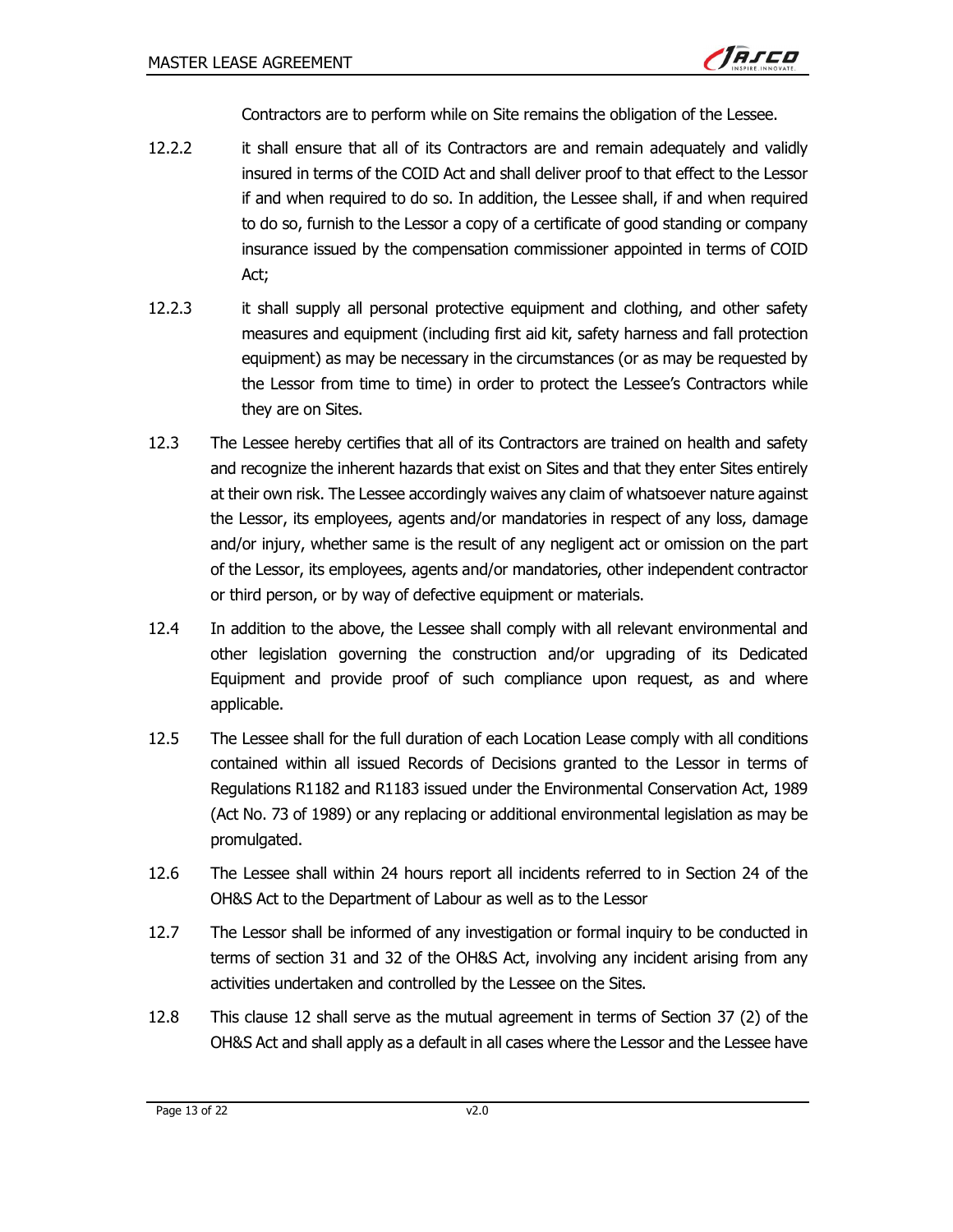

not otherwise entered into a separate long form agreement in terms of Section 37 (2) of the OH&S Act.

### 13. INSURANCE

- 13.1 Both Parties shall ensure that it is at all relevant times properly insured against all public liability and other risks that may arise from or be associated with the lease of each Site, the Shared Infrastructure at each Location and any risk for which it is or may be liable in terms of this Agreement at its own cost and expense.
- 13.2 Neither Party shall at any time do anything or omit to do anything which may have the effect of negating or rendering unenforceable the insurance policies or claims there under and/or increasing the insurance premiums of such insurance policies of the other Party.
- 13.3 The risk of loss or damage to equipment at a Location shall be borne by the Party in whom ownership of such equipment vests.

#### 14. INTELLECTUAL PROPERTY

14.1 Nothing contained in the Agreement shall be construed as conferring on either Party any right to the Intellectual Property of the other Party. For purposes of this clause "Intellectual Property" means trademarks (whether registered or not), inventions, patents (whether registered or not), copyrights, designs (whether registered or not), know-how and/or any other intellectual property vesting in a Party by the operation of law.

#### 15. FORCE MAJEURE

- 15.1 Neither Party shall be liable to the other for inability to perform or delayed performance in terms of this Agreement, should such inability or delay arising from any cause beyond the reasonable control of such Party as relates to a particular Location (hereinafter referred to as a "force majeure event"); provided that the existence or happening of such force majeure event has been drawn to the attention of the other Party within a reasonable time of occurrence of such force majeure event. For the purposes of this clause a force majeure event shall include strikes, lock outs, accidents, fires, explosions, thefts, war (whether declared or not), invasions, civil insurrections, floods, earthquakes, lightning strikes, acts of local or national Government, Martial Law or any other cause beyond the reasonable control of the Party affected as relates to the particular Location.
- 15.2 The Party affected by a force majeure event shall, within twenty-four (24) hours of it becoming aware of the existence of the event (or as promptly thereafter as possible)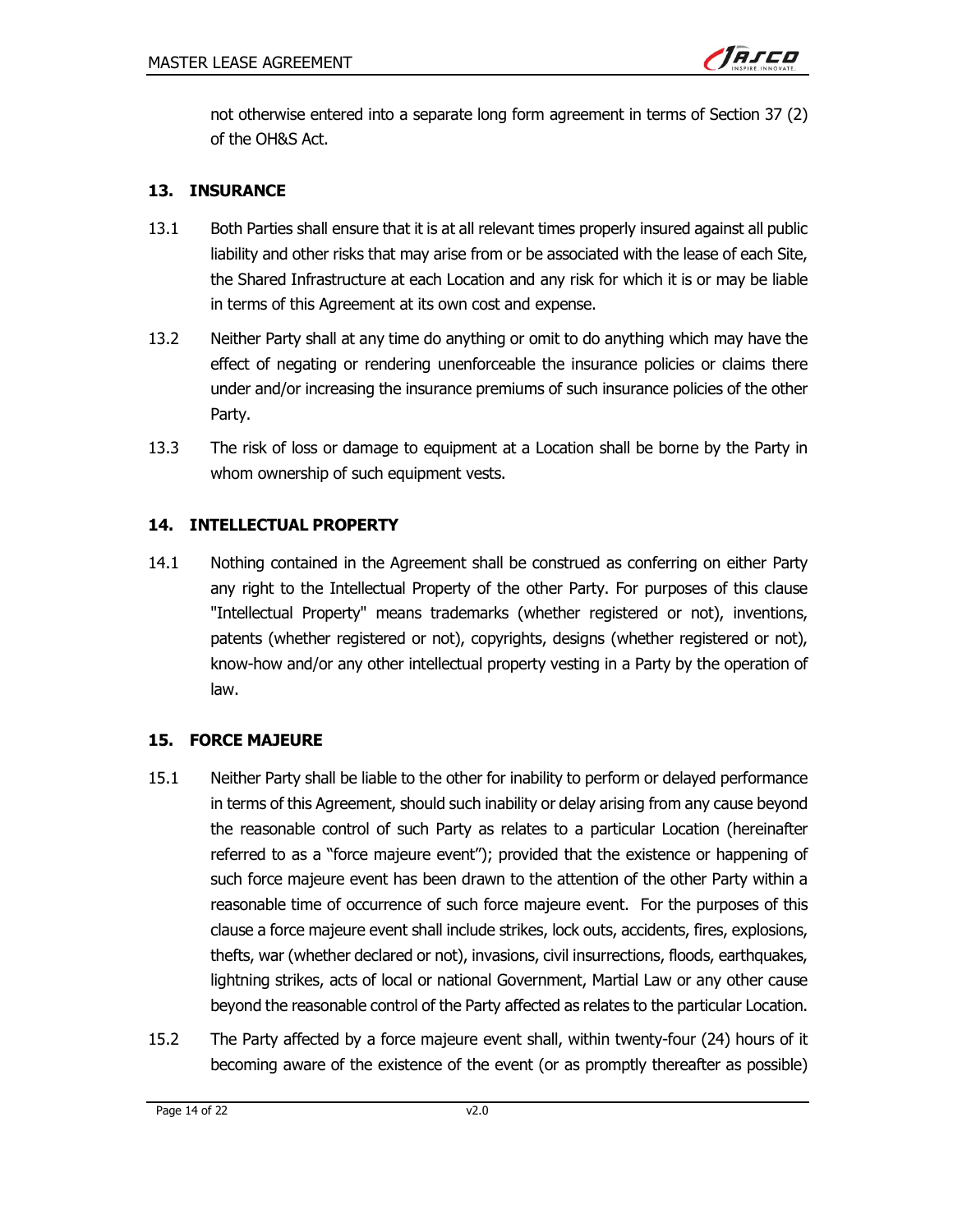

notify the other Party in writing of the estimated extent and duration of such event as well as the extent to which such event is likely to affect its ability to perform its obligations in terms of a Location Lease and/or this Agreement.

- 15.3 If a force majeure event in relation to a particular Location continues for a period of 3 (three) months or less, any and all obligations outstanding in terms of a Location Lease and/or this Agreement shall be fulfilled by the Party affected by the force majeure event as soon as possible after cessation of the event, save to the extent that such fulfilment is no longer practically possible or is not required by the other Party.
- 15.4 If a force majeure event in relation to a particular Location continues for more than 3 (three) months and such force majeure event prevents the affected Party from performing its obligations in whole or in part during that period, the unaffected Party shall (after the expiry of such 3 (three) month period) be entitled to terminate the particular Location Lease/s, by giving not less than 30 (thirty) Days written notice to the other Party.

#### 16. LIMITATION OF LIABILITY AND INDEMNITY

- 16.1 The Lessor will be liable to the Lessee only for direct damage to the Dedicated Equipment to the extent that it is shown to have been caused directly by the negligence of the Lessor or its employees and/or agents in connection with the performance of this Agreement.
- 16.2 The Lessee will be liable to the Lessor for any damage to the Shared Infrastructure to the extent that it has been caused by the Lessee or its Contractors.
- 16.3 Save in the event of the relevant Party's wilful act or gross negligence, neither Party shall be liable to the other or any third party for any loss, cost, expense or damage arising from this Agreement and the Parties shall indemnify and keep each other indemnified at all times from and against any claims, demands, losses, damages, liabilities and expenses which the other or any third party may suffer or incur as a result of or in connection with its failure to properly perform its obligations in terms of this Agreement.
- 16.4 Notwithstanding anything to the contrary contained in this Agreement, neither Party shall, under any circumstances, be liable for any indirect, special and/or consequential damages suffered by the other Party.

# 17. CONFIDENTIALITY

17.1 Each Party undertakes to the other that it will use all reasonable endeavours to keep and procure that its directors, and Contractors shall keep secret all confidential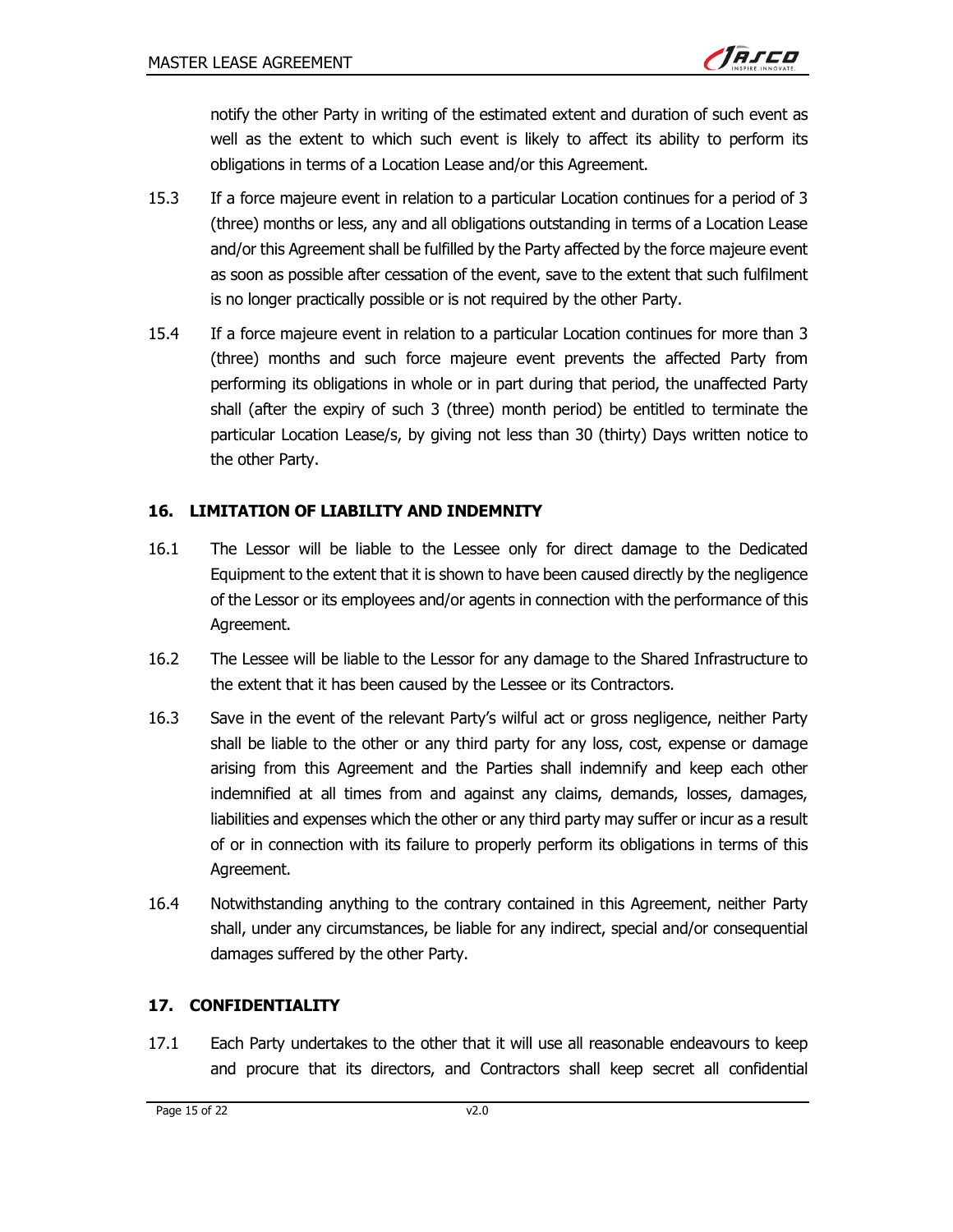

information belonging to the other Party and that it will not disclose such confidential information to any third party without the prior written consent of the Party (which consent shall not be unreasonable withheld or delayed) to whom the confidential information pertains.

- 17.2 The provisions of this clause 17 shall not apply to information which
- 17.2.1 is in or comes into public domain other than by default of one of the Parties;
- 17.2.2 is or has already been independently generated by the Party receiving such information;
- 17.2.3 is disclosed for the purposes of legal proceedings in connection with this Agreement or to satisfy a legal demand by a competent court of law or government body;
- 17.2.4 is in possession or is known by the receiving Party prior to its receipt from the disclosing Party; or
- 17.2.5 is disclosed pursuant to and in accordance with any relevant statutory obligation or in order for either Party to comply with the requirement of any recognised stock exchange.
- 17.3 The provisions of this clause 17 shall apply throughout the duration of this Agreement and for a period of two (2) years after its termination.

#### 18. DATA PROTECTION

- 18.1 Each Party warrants and undertakes to the other, in respect of all of each other's Data that it may process on behalf of the other, that it shall at all times–
- 18.1.1 only process each other's Data for the purposes necessary detailed in this Agreement and, in so doing, shall act solely on the instructions of the other Party. In particular, a Party shall not itself exercise control or transfer, or purport to transfer, control of the other's Data to a third party, except as it may be specifically instructed to do by the other Party or as may be agreed between the Parties;
- 18.1.2 keep the other's Data logically separate to data processed on behalf of any third party;
- 18.1.3 not process, apply or use the other's Data for any purpose other than as required for purposes of this Agreement;
- 18.1.4 upon termination of this Agreement, at the other Party's option, destroy or return all the other's Data to it, along with any medium or document containing such Data; and
- 18.1.5 maintain and continue to maintain appropriate and sufficient technical and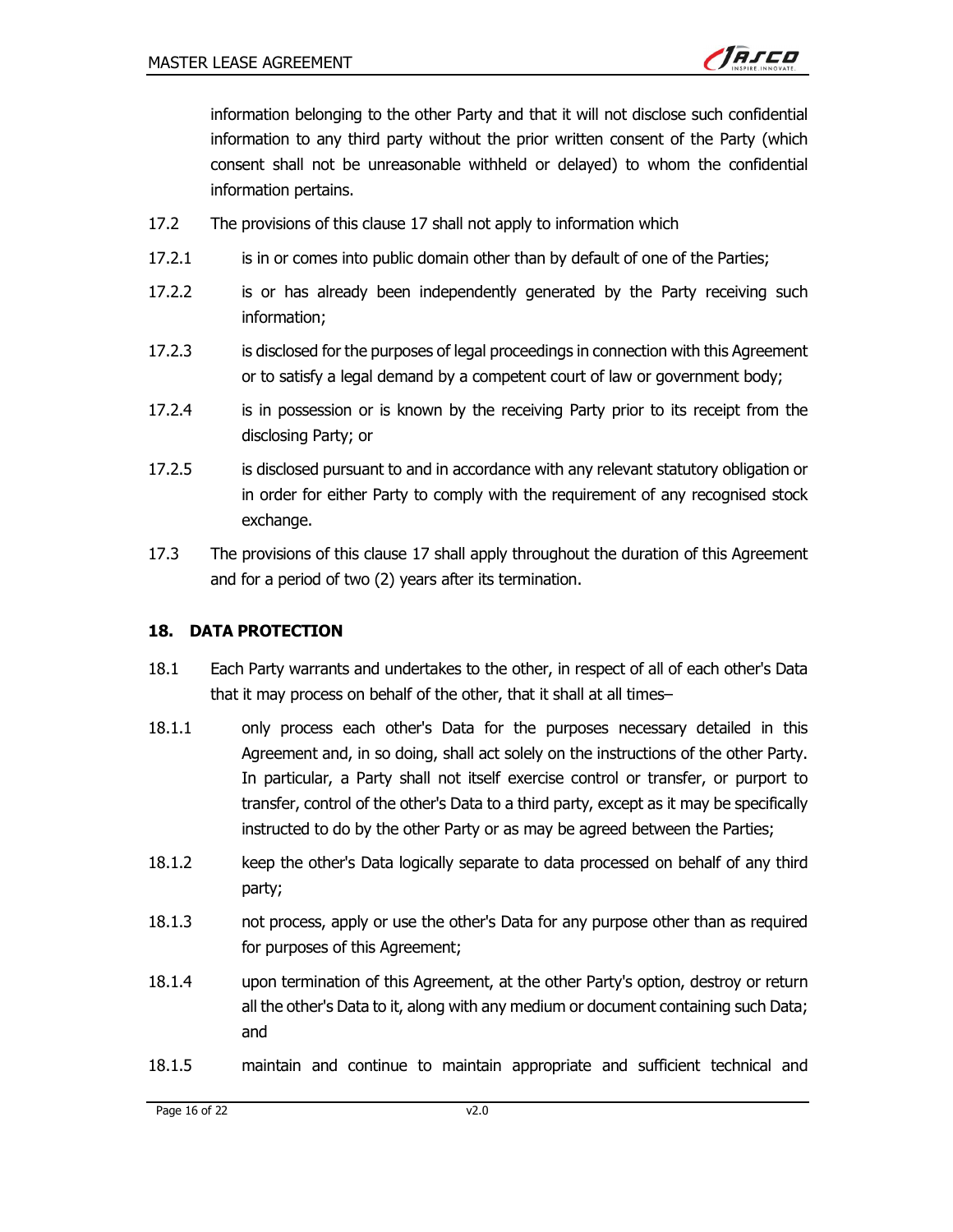

organisational security measures to protect the other's Data against accidental or unlawful destruction or accidental loss, damage, alteration, unauthorised disclosure or access, in particular where the processing of the other's Data involves the transmission of such Data over a network.

- 18.2 A Party may, subject to the other Party's consent, which shall not be unreasonably withheld, subcontract or outsource the processing of the other's Data under this Agreement to any other person or entity ("Sub-Processor") provided that it imposes legally binding contract terms substantially similar to those contained in this clause on the Sub-Processor.
- 18.3 Each Party acknowledges and agrees that it shall remain liable to the other for any breach of the terms of this clause by any Sub-Processor and other subsequent third party processors appointed by it.
- 18.4 Each Party acknowledges and agrees that the other may receive legally binding demands from a Law Enforcement Authority for the disclosure of, or other assistance in respect of, the other's Data, or be required by law, court order, warrant, subpoena or other legal judicial process to disclose any of the other's Data to another person and that the disclosing Party shall not be in breach of this clause for complying with such obligations to the extent legally bound. Each Party shall notify the other as soon as reasonably possible of any such demand, unless otherwise prohibited, such as a prohibition under criminal law to preserve the confidentiality of a law enforcement investigation.
- 18.5 Information Security
- 18.5.1 Each Party represents and warrants that its collection, access, use, storage, disposal and disclosure of the other's Data does and will continue to comply with all applicable privacy and data protection laws.
- 18.5.2 Without limiting a Party's obligations under clause 18.5.1, each Party shall implement administrative, physical and technical safeguards to protect the other's Data that are no less rigorous than accepted industry practices, and shall ensure that all such safeguards, including the manner in which the other's Data is collected, accessed, used, stored, processed, disposed of and disclosed, comply with applicable data protection and privacy laws, as well as the terms and conditions of this clause 18.
- 18.5.3 At a minimum, each Party's safeguards for the protection of the other's Data shall include: (i) securing business facilities, data centres, paper files, servers, back-up systems and computing equipment, including, but not limited to, all mobile devices and other equipment with information storage capability; (ii) implementing device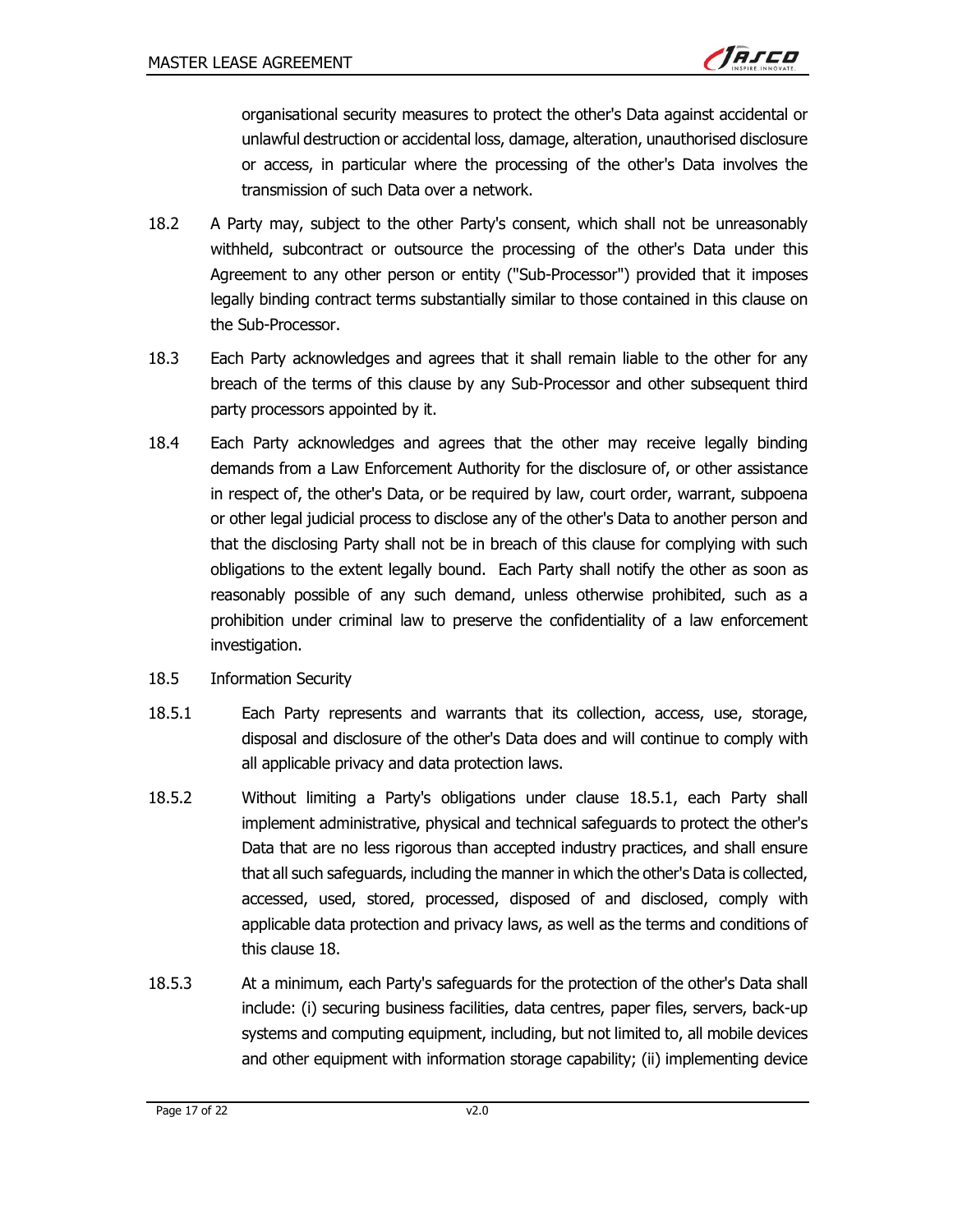

application, database and platform security; (iii) securing information transmission, storage and disposal; (iv) implementing authentication and access controls within media, applications, operating systems and equipment, and (v) implementing appropriate personnel security and integrity procedures and practices, including, but not limited to, conducting background checks consistent with applicable law.

18.6 Each Party reserves the right to audit the other to ensure compliance with the provisions of this clause 18 and each Party shall grant the other, its respective Contractors and/or Privacy Authority (where such Privacy Authority has the legal right to carry out an audit of such Party's processing activities), such reasonable access to its premises, computer and other information systems and records as may be reasonably required to enable the same to satisfy themselves that the other is complying with its obligations under this clause 18, subject to appropriate safeguards to protect the confidentiality and privacy of such Party's or third party data and information.

#### 19. BREACH AND TERMINATION

- 19.1 Should either Party breach any material term of this Agreement and/or the Execution Schedule and/or Lease Schedule, and fail to remedy such breach within thirty (30) days after receipt of written notice from the other Party requiring such breach to be remedied, or be liquidated (whether provisionally or finally) or placed under judicial management or business rescue, or any steps be taken to accomplish any of the foregoing, the other Party shall be entitled, without prejudice to any other rights or remedies to which it may be entitled at law or in terms of this Agreement, to
- 19.1.1 forthwith terminate an applicable Location Lease and/or this Agreement, with or without claiming damages, as the case may be; or
- 19.1.2 claim immediate specific performance, with or without claiming damages, whether or not an obligation has fallen due for performance.
- 19.2 Upon termination of a Location Lease for any reason whatsoever, the Lessee shall be obliged, within sixty (60) days after the termination, at its own cost and expense, to remove all its equipment, materials and signage from the Location and/or Site and to restore the Location to the good order and condition in which it was prior to the commencement of the Location Lease, fair wear and tear excepted. A failure by the Lessee to restore the Location and Site as contemplated in this clause shall entitle the Lessor to do so and retain and take ownership of all the Lessee's Dedicated Equipment, retain the deposit (if any), and invoice the Lessee for the costs incurred to restore the Location.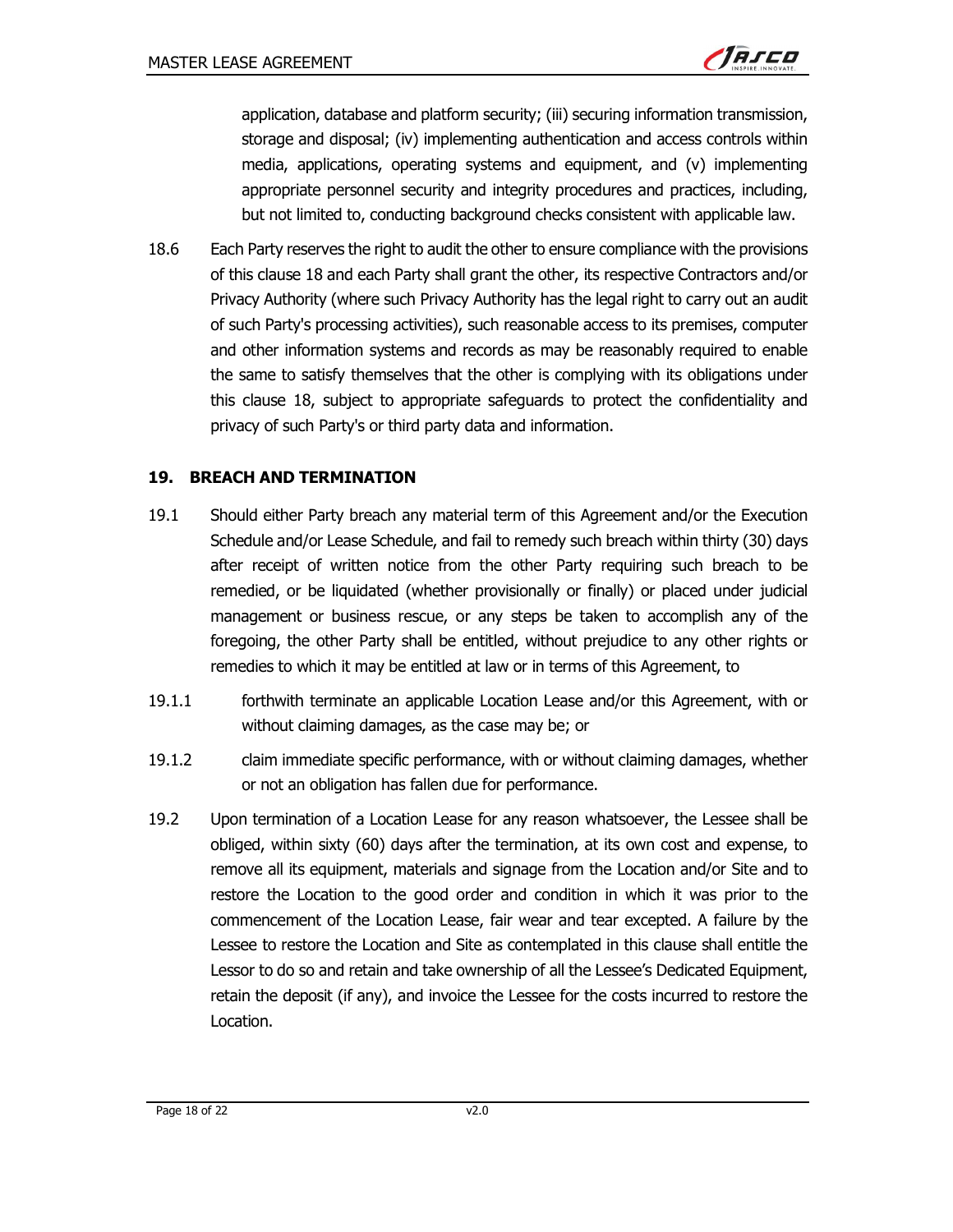19.3 Save in circumstances where prevailing legislation provides that the Lessee does not need to hold a licence in order to provide communications services, this Agreement and all Location Leases shall automatically terminate immediately upon such licence of the Lessee being terminated or revoked for any reason whatsoever.

#### 20. DISPUTE RESOLUTION

- 20.1 Should any dispute arise between the Parties in connection with this Agreement, or in relation to any matter affecting the interests of the Parties in terms of this Agreement, the Parties shall meet within five (5) Business Days of written notice of the dispute from one Party to the other (or such longer period as mutually agreed by the Parties in writing) to negotiate in good faith in an effort to settle such dispute.
- 20.2 Should the Parties fail to resolve any dispute between themselves within ten (10) Business Days of the meeting referred to in clause 20.1 (or such longer period as mutually agreed by the Parties in writing), the Parties undertake to meet promptly and consider whether or not the dispute should be referred to arbitration. If the Parties agree in writing that the dispute should be referred to arbitration, such dispute will be determined by arbitration in accordance with the remaining provisions of this clause relating to arbitration. If the Parties fail to reach agreement in writing to refer the dispute to arbitration within a period of ten (10) Business Days of meeting in terms of this clause 20.2 or, if either Party fails to attend the meeting in terms of clause 20.1 or the meeting in terms of this clause 20.2, then either Party shall be entitled to commence litigation proceedings against the other Party, in a court of competent jurisdiction.
- 20.3 Notwithstanding anything to the contrary contained in this clause 19.3, neither Party shall be precluded from obtaining interim, injunctive or similar relief from a court of competent jurisdiction.
- 20.4 The arbitration shall be held
- 20.4.1 in accordance with the rules of the Arbitration Foundation of Southern Africa or its successor in title (the "Foundation");
- 20.4.2 in Gauteng, in the English language;

it being the intention of the Parties that the arbitration shall be held and completed within twenty-one (21) days of its commencement.

- 20.5 The arbitrator shall be, if the matter in dispute is principally
- 20.5.1 a legal matter, an impartial practising advocate, practising attorney or retired judge of at least ten (10) years' standing;
- 20.5.2 an accounting matter, an impartial practising chartered accountant of at least ten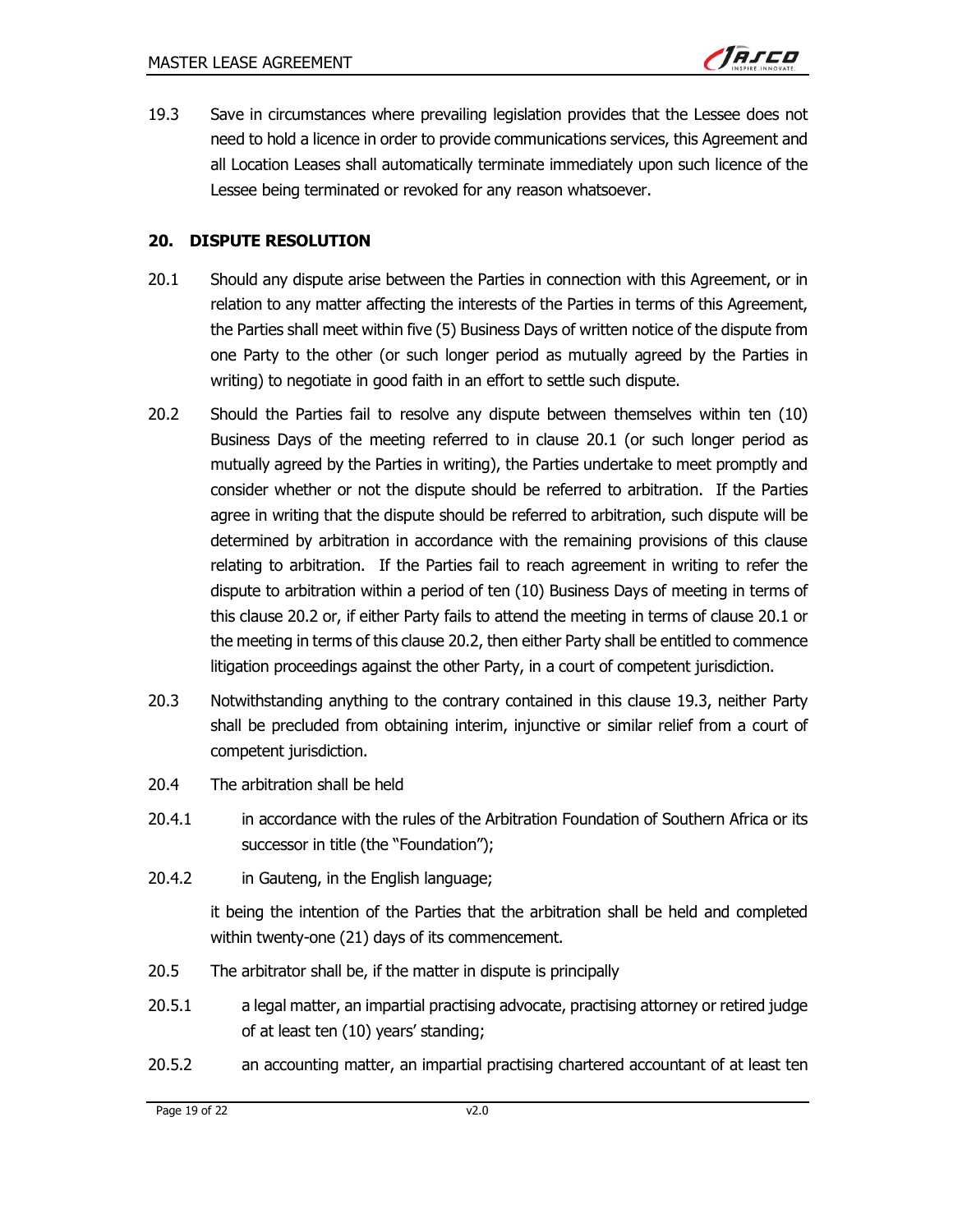

(10) years' standing;

- 20.5.3 a technical matter, an impartial telecommunications expert in the relevant telecommunications field of at least ten (10) years standing; and
- 20.5.4 any other matter, any independent person(s), agreed upon between the Parties to the dispute.
- 20.6 Should the Parties to the dispute fail to agree whether the dispute is principally a legal, accounting, or other matter within seven (7) days after the Parties' agreement to refer the dispute to arbitration, the matter shall be deemed to be a legal matter.
- 20.7 Should the Parties fail to agree on an arbitrator within ten (10) days after the matter was referred in terms of clause 20.2 to arbitration, the arbitrator shall be appointed by the Foundation at the request of either Party to the dispute, the Foundation to take into account the provisions of clause 20.5.
- 20.8 The decision of the arbitrator (including an award in respect of the costs of the arbitration) shall be final and binding on the Parties after the expiry of a period of thirty (30) days from the date of the arbitrator's ruling and may be made an order of a court of competent jurisdiction at the instance of either of the Parties, subject to the Parties' rights of appeal in terms of clause 20.9.
- 20.9 Either Party may appeal the decision of the arbitrator within a period of thirty (30) days after the ruling has been handed down by the arbitrator by giving notice to that effect to the other Party, such notice to be received before the expiry of the thirty (30) day period. The appeal shall be submitted to arbitration in Gauteng in accordance with the rules of the Foundation by a panel of three (3) independent arbitrators appointed by the Foundation.
- 20.10 The decision of the panel of arbitrators on appeal and as provided for in clause 20.9 above, shall, in the absence of manifest error, be final and binding on the Parties and may be made an order of a court of competent jurisdiction at the instance of either Party. The panel of arbitrators shall make an award of the costs of the appeal.
- 20.11 The Parties hereby consent to the non-exclusive jurisdiction of the Gauteng Local Division of the High Court for the purposes of this clause 19.3.
- 20.12 The Parties agree to keep the arbitration, including the subject matter of the arbitration and the evidence heard during the arbitration, confidential and not to disclose it to anyone except for the purposes of an order to be made in terms of clauses 20.8 and 20.10.
- 20.13 The provisions of this clause
- 20.13.1 constitute an irrevocable consent by the parties to any proceedings in terms of this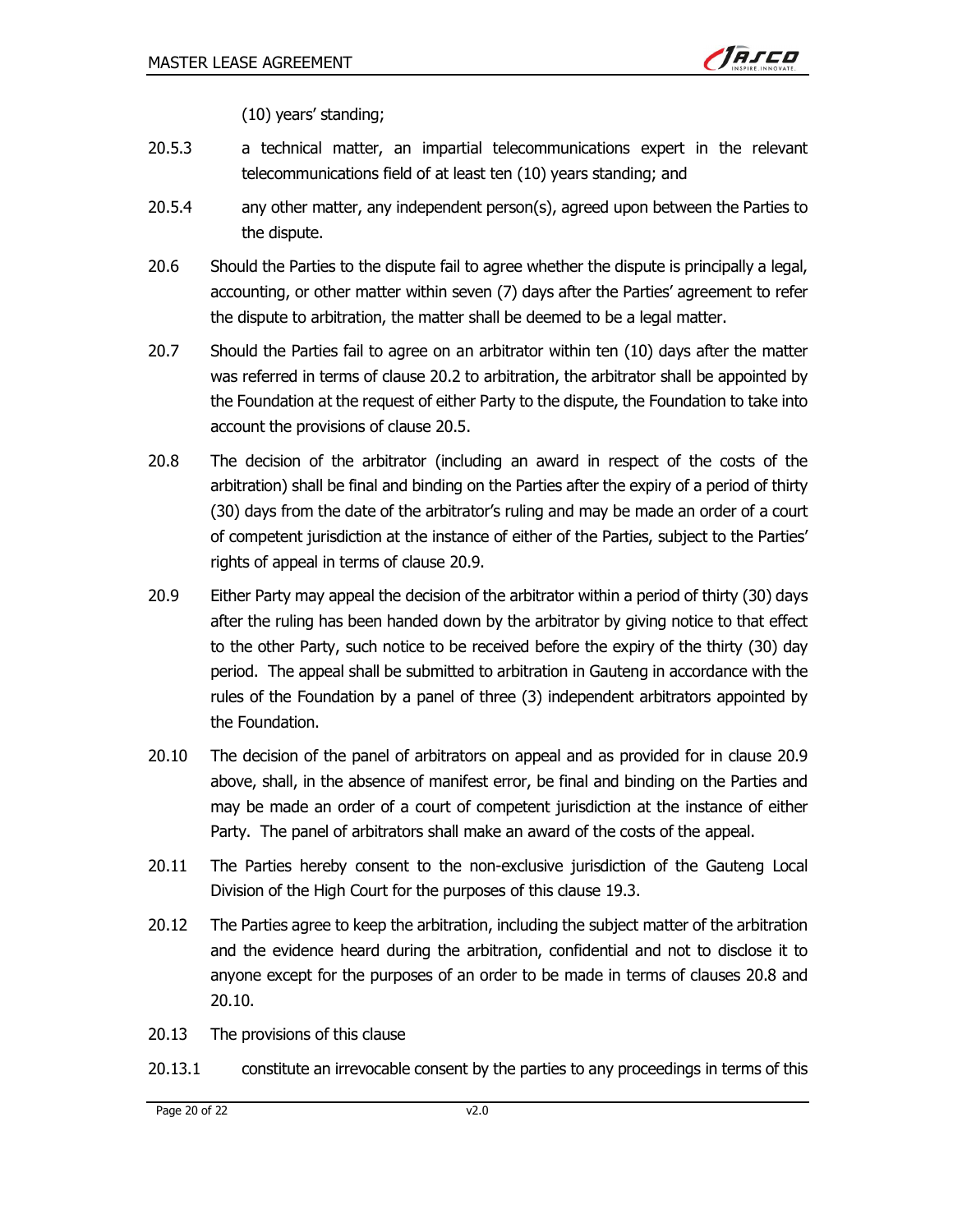clause 19.3 and neither Party shall be entitled to withdraw there from or claim at any such proceedings that it is not bound by such provisions; and

- 20.13.2 are severable from the rest of this Agreement and shall remain in full force and effect despite the termination of or invalidity for any reason of this Agreement, or any part of this Agreement.
- 20.14 The Parties shall continue to perform all undisputed obligations where possible whilst any dispute is being resolved.

# 21. DOMICILIA AND NOTICES

- 21.1 The Parties choose as their domicilia citandi et executandi their respective addresses set out in an Execution Schedule (or at such other address, not being a post office box or poste restante, of which the Party concerned may notify the other Party in writing) for all purposes arising out of or in connection with this Agreement, at which addresses all processes and notices arising out of or in connection with this Agreement, its breach or termination may validly be served upon or delivered to either of the Parties.
- 21.2 Any notice given or other document sent in terms of this Agreement shall be in writing and shall
- 21.2.1 if delivered by hand be deemed to have been duly received by the addressee on the date of delivery;
- 21.2.2 if posted by prepaid registered post be deemed to have been received by the addressee on the tenth  $(10<sup>th</sup>)$  working day following the date of such posting; or
- 21.2.3 if sent by electronic mail, the date on which such electronic mail is sent to the addressee, on condition that such notice be signed physically or electronically and be attached to the electronic email so sent.
- 21.3 Notwithstanding anything to the contrary contained in this Agreement, a written notice or communication actually received by one of the Parties from the other, including by way of facsimile transmission or electronic mail, shall be adequate written notice or communication to such Party.

# 22. GENERAL

- 22.1 This Agreement constitutes the whole agreement between the Parties regarding the subject matter hereof.
- 22.2 Neither Party shall be bound by any express or implied term, representation, warranty, promise or the like not recorded herein.